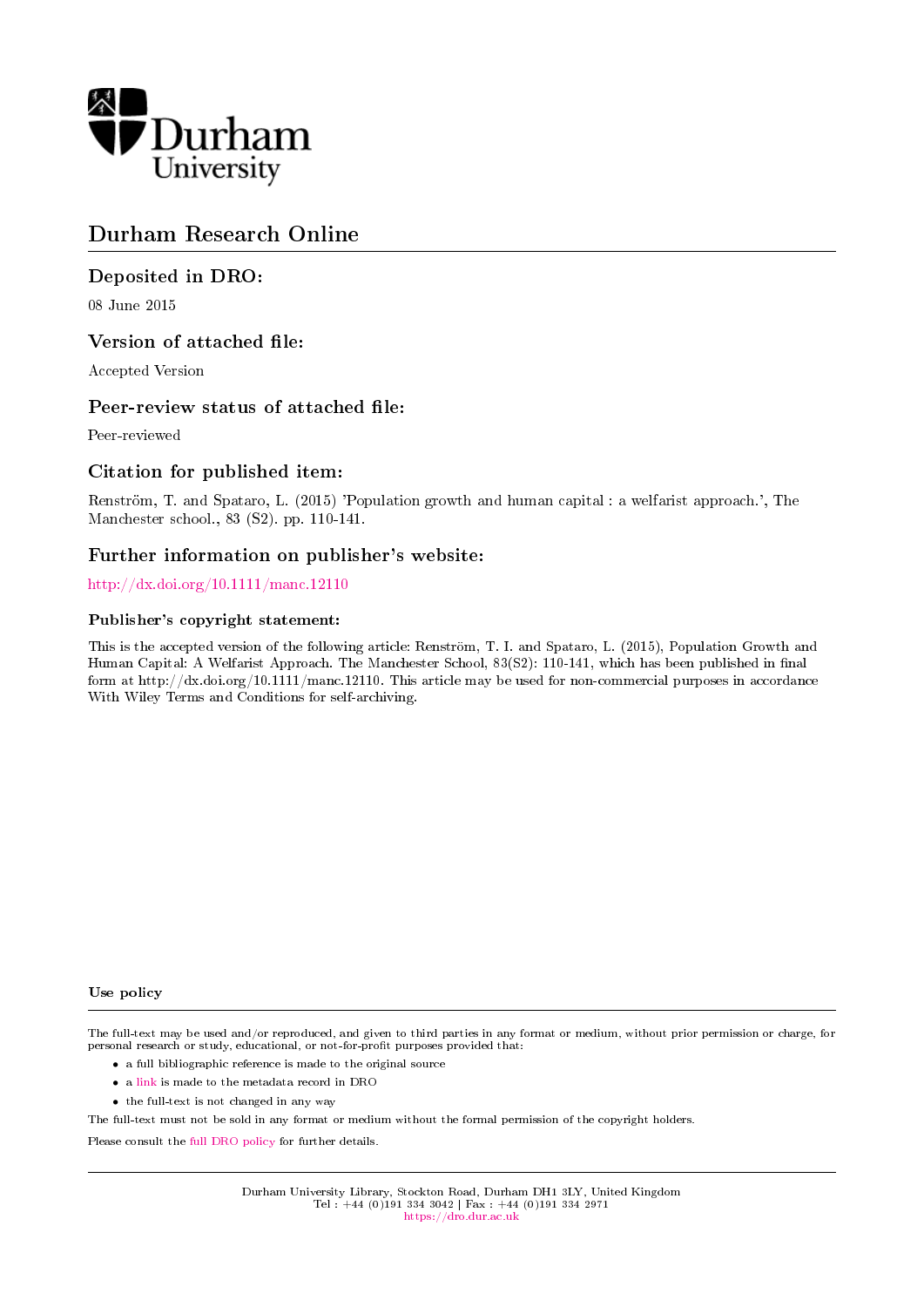# **Population Growth and human capital: a Welfarist Approach**

by Thomas Renström $^*$  and Luca Spataro $\degree$ 

## Abstract

*In this paper we investigate the relationship between economic and population growth in an endogenous growth model driven by human capital accumulation à la Lucas (1988). Since we allow for endogenous population growth, we adopt the population criterion Relative Critical Level Utilitarianism (an extension of Critical Level Utilitarianism, Blackorby et al. 1995) which allows axiomatically founded welfare orderings under variable population. Under this extension the Critical Level Utility is dependent on parents' wellbeing. In this scenario we investigate the equilibrium relation between economic growth and population growth as functions of the underlying parameters and we provide the conditions for the economic take-off to occur. A simulation analysis calibrated on Developing Countries shows that the model has the potential to explain the divergent dynamics of GDP per capita growth and population growth experienced by those countries.*

**JEL Classification:** D6, J11, O41.

**Keywords:** population growth, endogenous growth, human capital, critical level utilitarianism.

## **1. Introduction**

<u>.</u>

Endogenous growth models have been flourishing over the last three decades. Starting from the pioneering work by Romer (1986) such a strand of literature has provided new insights on the relationship between human capital accumulation, technological progress and economic growth.

These contributions have clarified that long-run per capita growth, in the absence of exogenous technological progress, can only be achieved if returns to capital are constant asymptotically (see Barro and Sala-i-Martin 2004, ch. 5). There are various approaches to this, such as Romer (1986), in which externalities deriving from existing capital (spillovers as "learning by doing") are introduced, Lucas (1988), where growth is due to linearity in human capital accumulation,<sup>1</sup> and the R&D/quality ladder models, following Romer (1990), Grossman and Helpman (1991), Aghion and Howitt (1992).

*We are grateful to three anonymous referees, to Xavier Raurich and Mauro Sodini, to the participants at the 46th MMF Annual Conference, at the SCDEG Conference held in Livorno (Italy) and at Hull Business School (UK) and for their comments and suggestions on a previous version of this work. We also thank Riccardo Lari for technical support with the data used in Section 6. The usual disclaimer applies.*

University of Durham (UK). Email: t.i.Renström@durham.ac.uk.

Corresponding author. Dipartimento di Economia e Management, University of Pisa (Italy). Email: luca.spataro@unipi.it.

<sup>&</sup>lt;sup>1</sup> Lucas (1988) building on a framework developed by Uzawa (1964) showed that decreasing returns to capital could be avoided by adopting a broad view of capital itself that entails human capital as well (externalities from "human capital"). Under the Uzawa-Lucas model, human capital accumulation is in fact the engine of growth that can avoid diminishing returns to capital.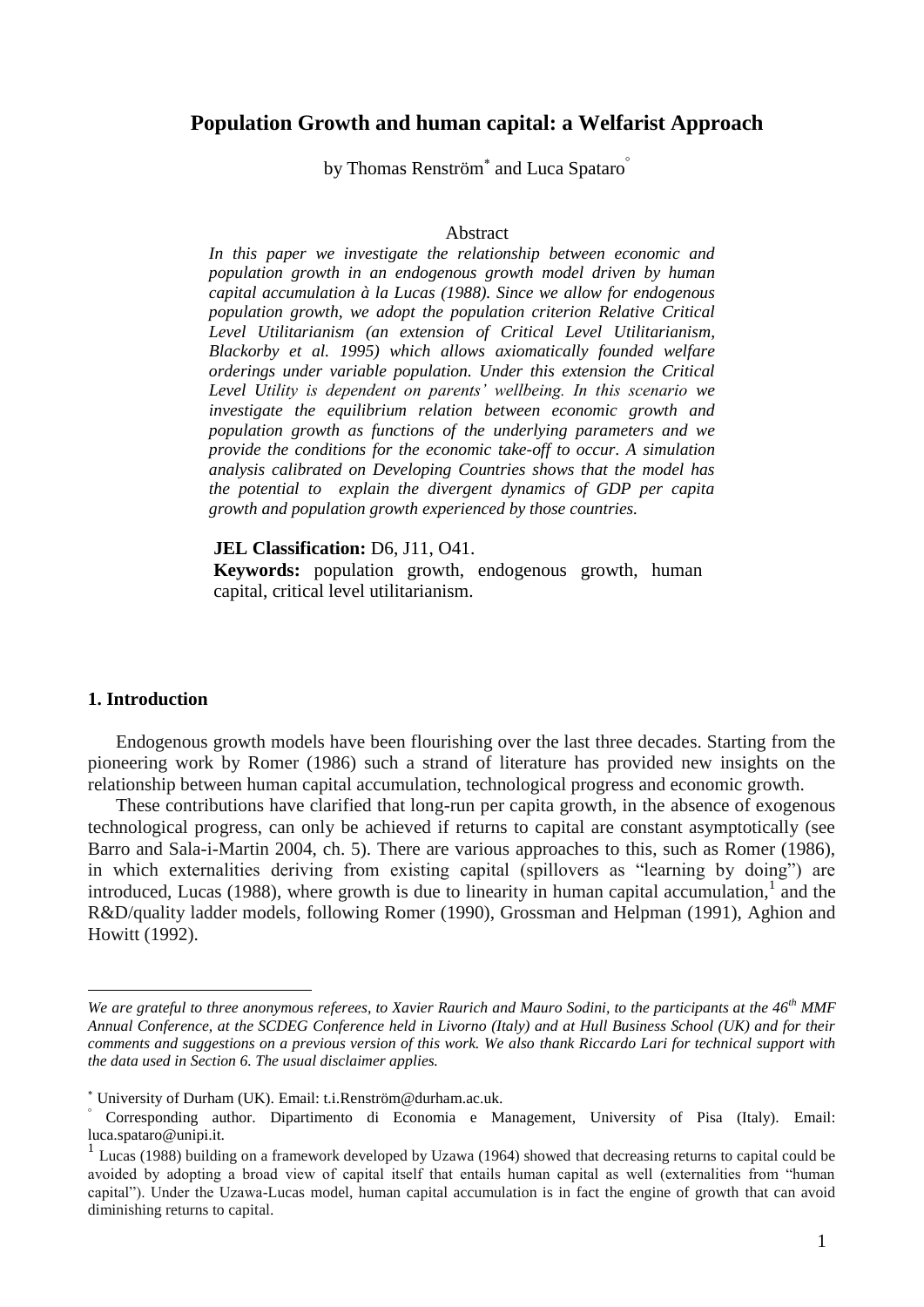A strand of this literature has focused on the interaction between long-run (endogenous) economic growth and population growth. The question of population growth comes naturally in the R&D models and the human capital models. In the human capital model a larger population growth rate makes per-capita physical capital accumulation more costly, and consequently more resources are devoted to human capital accumulation, and thereby increasing the economic growth rate. In the R&D framework there is the potential scale effect, in that larger populations produce more ideas/innovations, and therefore would grow faster. If the scale effect is removed by assuming diminishing returns in creation of ideas (as in Jones 1995, Kortum 1997, Segerstrom 1998) then the long-run economic growth rate is positively related only to the population growth rate.

However, there seems to be little or no evidence at all, in postwar data or from historical data of the past 200 years, that faster population growth leads to a higher equilibrium growth rate (once other factors such as education, quality of institutions, country size and openness to trade have been taken into account), (see Acemoglu 2009, p. 448, Bloom et. al. 2003, p. 17).

In light of this, models have been developed to allow for a richer relationship between economic growth and population growth.<sup>2</sup> Dalgaard and Kreiner (2001) introduce human capital accumulation in the R&D model. A fraction of output is used in the production of human capital (i.e. not time). This produces congestion in human capital accumulation, making per capita human capital more costly to sustain at higher population sizes. In this model economic growth and population growth are negatively related. Strulik (2005) proposes a two-sector research model where human capital is used in discovery of new varieties and in quality improvement of existing ones. Here, the effect of population growth on economic growth is ambiguous.

Analogously, Bucci (2008, 2013), in a model with human capital accumulation and expanding varieties, shows that the relation between population growth and economic growth can be ambiguous.

A key feature of the combined R&D and human capital models above is that, by specification, the growth rate of per capita human capital is negative in the population growth rate,  $3$  and is central in producing the negative relationship between economic growth and population growth.

There is also a strand of literature, seeking to analyse the relationship between economic growth and population growth when both are endogenous. In doing so, all articles we have come across, use a version of the objective function proposed by Barro and Becker (1989), specifying utility of parents as a function of the number of children (an exception is Tournemaine and Luangaram, 2012, who specify utility as a function of population size). The question is then how both growth rates vary with underlying parameters of the model.

Connolly and Peretto (2003) investigate endogenous fertility in the presence of horizontal and vertical R&D. Under this scenario they show that in the long run, growth and fertility may diverge due to exogenous shocks (policies) affecting vertical R&D costs or horizontal innovation costs, while, again in the long run, they still move in the same direction under demographic shocks concerning the mortality rate or the cost of reproduction. However, such results are obtained through simulations.

In the model by Tournemaine and Luangaram (2012), economic growth is driven by two sectors: R&D (which increases total factor productivity) and human capital accumulation (which increases labour productivity). Preferences are specified over per capita consumption and population size. Policy, acting as a subsidy to the R&D sector, induces a move from human capital to R&D, affecting both economic growth and population growth, which both go in opposite directions (apart from a razors edge case when policy is neutral).

1

 $2^2$  Some authors in removing the scale effect, obtain the result that the economic growth rate is independent of the population growth rate, see Dinopoulos and Thompson (1998) and Peretto (1998) (though in the latter, per-capita consumption growth is positively related to the population growth rate.

<sup>3</sup> Bucci (2008) also allows for the case where the population growth rate does not enter the per capital human capital accumulation equation. In that case, under perfect altruism, the population growth rate has no effect on the economic growth rate.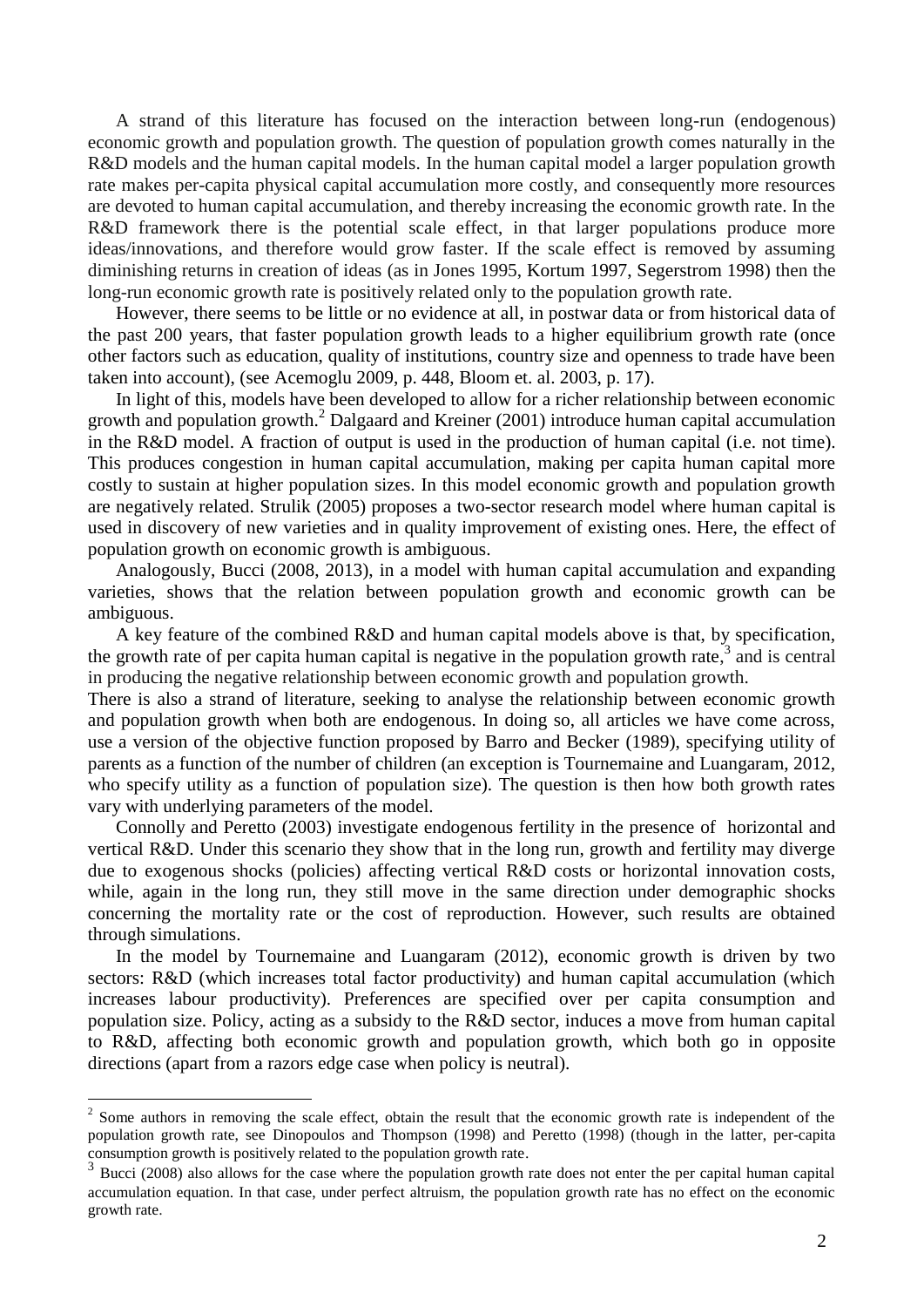Chu et al. (2013) propose a quality-ladder model with human capital. Again, by specification, the growth rate of per capita human capital is negative in the population growth rate. Among their results are that population growth is increasing in patent protection, while consumption growth is ambiguous. Consequently the relationship between population growth and economic growth is ambiguous, when patent protection is the deep parameter being varied.

Prettner (2013) introduces a Blanchard type overlapping generations model, where each individual is facing a constant death probability at each date, in order to study the effect of birth rates and longevity. Nesting the frameworks of Romer (1990) and Jones (1995), depending on parameters, three cases are found. In one case population growth is negative and economic growth is zero and in the second case population growth is zero and economic growth is exponential in the Romer framework and zero in the Jones framework. In the final case, population growth is positive and economic growth is hyper exponential in the Romer framework and exponential in the framework of Jones. Consequently, varying the spillover parameter, the model suggests a positive relationship between population growth and economic growth.

Previous literature has relied on Barro-Becker population preferences.<sup>4</sup> However, there is a parallel literature on objective functions for population decisions (for an overview see Blackorby et al 2005). This research puts particular emphasis on the fact that, in the presence of endogenous population, welfare evaluations typically imply the comparisons between states of the world in which the size of population is different. This observation has two consequences: first, one needs Social Welfare Orderings that are axiomatically founded also in presence of variable population. Second, one also aims at avoiding undesirable outcomes such as the so-called Repugnant Conclusion (RC henceforth; see Parfit 1976, 1984, Blackorby et al. 2002). According to the RC, any state in which each member of the population enjoys a life above neutrality is declared inferior to a state in which each member of a larger population lives a life with lower utility (Blackorby et al. 1995, 2002). In particular, in an economic growth setting, the RC takes the form of an uppercorner solution for the population growth rate (i.e. society reproduces at its physical maximum rate, see Renström and Spataro 2011 for a discussion).

To cope with these problems we adopt a population criterion proposed in Renström and Spataro (2012), referred to as Relative Critical Level Utilitarianism (RCLU), which is in the spirit of the Critical Level Utilitarianism<sup>5</sup>, in that it is axiomatically founded. Under RCLU the judgment (the critical level of utility for life worth living) is relative to the existing generation's level of wellbeing. In other words, according to such a criterion a society or an individual household<sup>6</sup> at low level of utility will set a lower threshold of utility for the next generation, and a society or an individual household with high living standard will set a higher level. So if parents had a good life, they require their children to have a good life as well, and vice versa.

In the light of this background, in the present paper we aim at taking a step further by addressing the following question: what does the relationship between endogenous economic growth, human capital and endogenous fertility look like under Relative Critical Utilitarianism? To the best of our knowledge, this has not been done before.

We have seen that previous literature has been successful in generating a negative relationship between economic growth and population growth, in models where an R&D sector and human

1

<sup>&</sup>lt;sup>4</sup> There is also a literature on (optimal) endogenous fertility, although without endogenous economic growth, see, for example, de la Croix et al. (2012) and Pestieau and Ponthiere (2014), as well as a literature on endogenous fertility and endogenous growth in non-dynastic economies, where the planning horizon for each agent is 2 or 3 periods, see Blackburn and Cipriani (2002). In the latter, two regimes are generated, one with low economic growth and high population growth, and on with the opposite.

<sup>5</sup> Critical Level Utilitarianism (see Blackorby et al. 1995), is an axiomatically founded population principle where the Critical Level is defined as a utility value (α) of an extra person, who if added to the (unaffected) population, would make society as well off as without that person.

<sup>6</sup> One can apply the RCLU criterion at either social level (for normative analysis) or at individual family level (for positive analysis) by aggregating over individuals that have preferences with both intergenerational altruism and reference point represented by previous generation's welfare. See next footnote.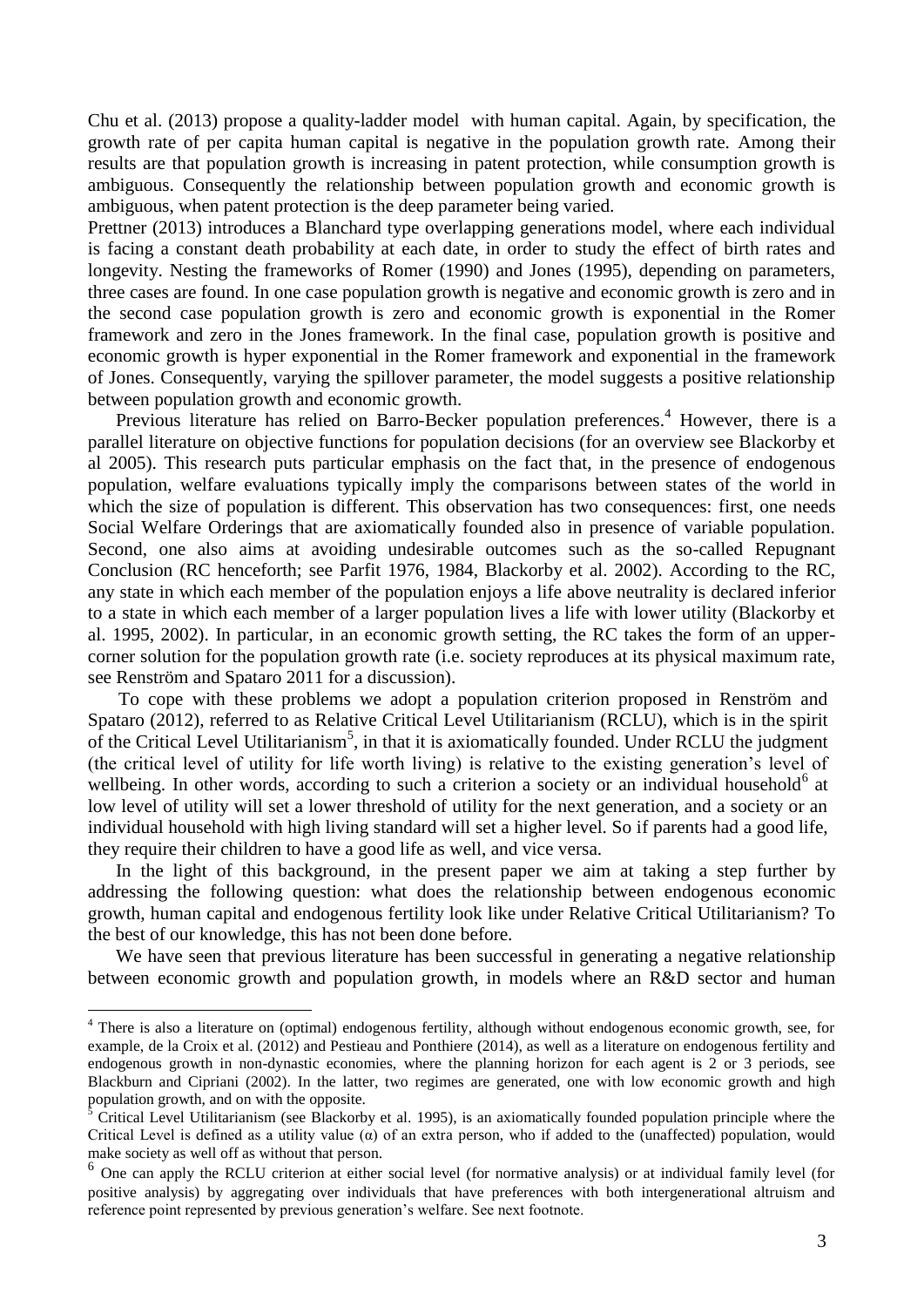capital are combined, and where per-capita human capital accumulation is specified to be negatively related to the population growth rate. To highlight the role of endogenous population growth under Relative Critical Level Utilitarianism, we will rely on only one growth generating sector (human capital), and we also propose a specification of per-capita human capital accumulation where the population growth rate does not enter (we derive such a formulation in appendix).

To summarize, we explore the relationship between endogenous growth and population growth under RCLU, when economic growth is driven by human capital accumulation, by pinning down the conditions under which sustained long-run growth occurs and by unveiling the circumstances under which population growth and economic growth are positively or negatively correlated.

The paper is organized as follows: in section 2 we lay out the model; in section 3 we characterize the solution; in section 4 we prove local stability of the endogenous growth path; in section 5 we carry out comparative statics; and in section 6 we perform calibration and numerical simulations. Section 7 concludes.

#### **2. The model**

## *2.1 Preferences*

Following Renström and Spataro (2012), we focus on a single dynasty (household) or a policymaker choosing consumption and population growth over time, so as to maximize:

$$
W(u_{t-1}, N_t, u_{t+1}, N_{t+1}, \ldots) = \sum_{s=0}^{\infty} \beta^s N_{t+s} [u_{t+s} - \alpha u_{t-1+s}]
$$
 (1)

where  $N_t$  is the population (family) size of generation *t*,  $u_t = u(c_t) \ge 0$  is the utility function of an individual of generation *t*, with  $u(0)=0$ ,  $u' > 0$ ,  $u'' < 0$ ,  $\beta = \frac{1}{a}$ ,  $\beta \in (0,1)$ 1  $\frac{1}{\beta}$  $\overline{+}$  $=\frac{1}{1}$ ,  $\beta$  $\rho$  $\beta = \frac{1}{1}$ ,  $\beta \in (0,1)$  the intergenerational discount factor and  $\rho > 0$  the intergenerational discount rate;  $\alpha u_{t-1}$  is the Critical Level Utility, with  $\alpha \in (0,1)$  applied to generation *t*. Such a critical value is a positive function of previous generation's utility (only if  $\alpha u_{t-1}$  is a constant, this social ordering would coincide with CLU). Renström and Spataro (2012) refer to this population criterion as "Relative CLU" (RCLU)<sup>7</sup>.

The continuous time version of (1) can be written as (see Appendix A1):

$$
U = \int_{0}^{\infty} e^{-\rho t} N_{t} u(c_{t}) [1 - \alpha (n_{t} - \rho)] dt.
$$
 (2)

$$
U_t = (u_t - \alpha u_{t-1}) + \beta \frac{N_{t+1}}{N_t} U_{t+1},
$$

1

such that, aggregating over individuals, we obtain:

 $W_t = N_t U_t = N_t (u_t - \alpha u_{t-1}) + \beta N_{t+1} U_{t+1}$ which coincides with eq. (1) in the text. Hence, as shown in Renström and Spataro (2012), the current analysis can be interpreted as being either normative or positive.

 $<sup>7</sup>$  In fact, if one assumes that individuals are entailed with both intergenerational altruism and relative-consumption (or</sup> relative-welfare) preferences, with the reference group being the previous generation's consumption (or welfare), then an individual's preferences could be written as: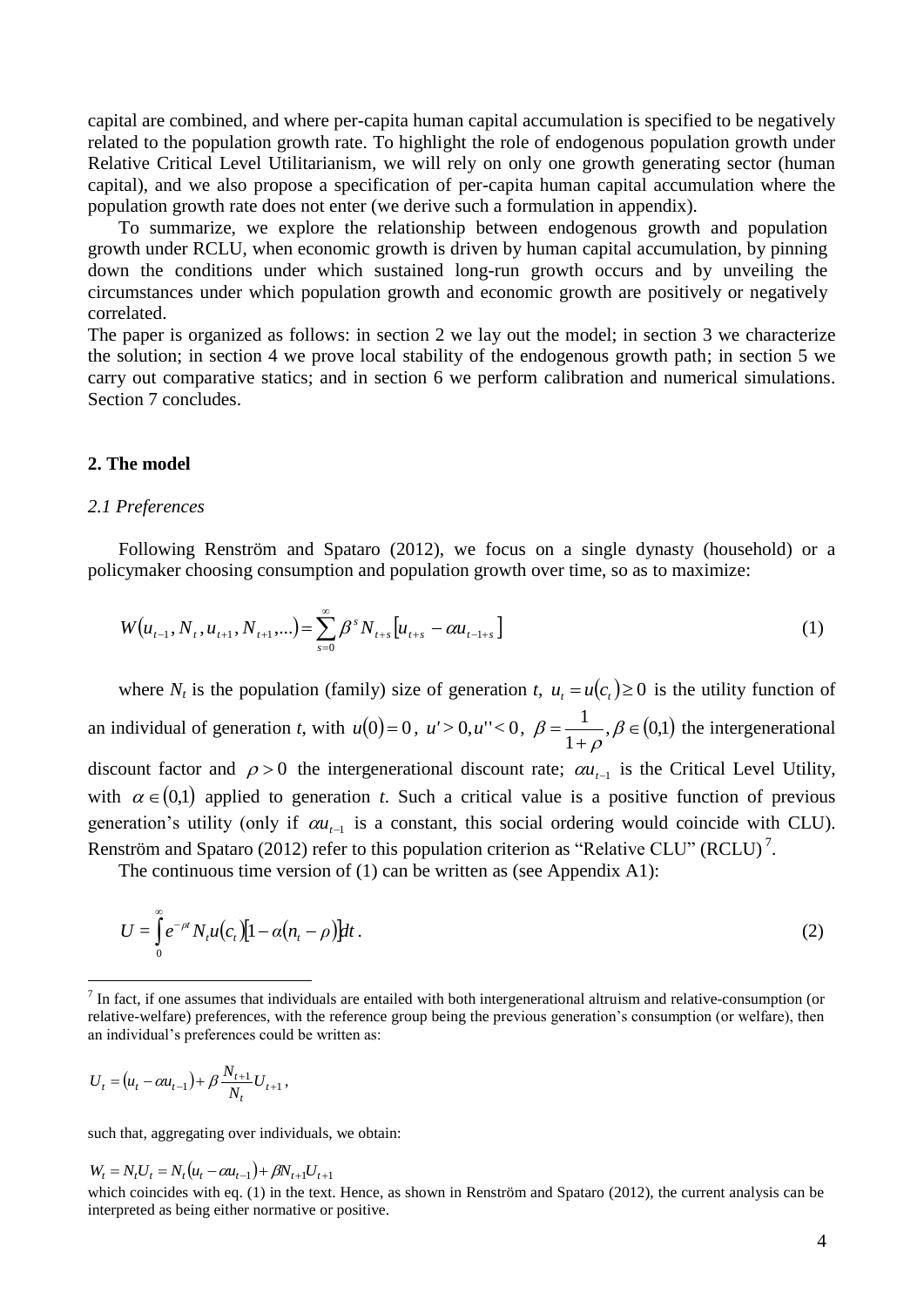$n_t$  is the (endogenous) population growth rate, i.e.

$$
\frac{\dot{N}_t}{N_t} = n_t \tag{3}
$$

with  $n_i \in [n, \bar{n}]$ . The integral is finite only if  $(\rho - \bar{n}) > 0$ , which we assume throughout the paper, implying that  $1 - \alpha (n_t - \rho) > 0$ .

#### *2.2. Manufacturing sector*

As in Lucas (1988) we assume a Cobb-Douglas constant returns-to-scale (CRS) production technology:

$$
Y_t = F(K_t, L_t) = AK_t^{\gamma}L_t^{1-\gamma}
$$
\n
$$
\tag{4}
$$

where *A* is the parameter representing total factor productivity,  $\gamma \in (0,1)$  is the output elasticity with respect to capital,  $K_t$ .  $L_t = h_t v_t N_t$  is effective labour,  $h_t$  is the human capital stock,  $v_t$  is the fraction of time dedicated to work (and  $1-v_t$  the time dedicated to education), such that  $v_tN_t$  is the number of individuals that are at work in each instant *t*. The capital accumulation equation is:

$$
\dot{K}_t = F(K_t, L_t) - c_t N_t \tag{5}
$$

Note that in eq. (5) there is no explicit cost for raising children. This is done for two reasons: first, we aim to keep or analysis in the spirit of Renström and Spataro (2011), where the same assumption is posed, and look at the very consequences of introducing RCLU in an endogenous growth model, other things being equal. Second, for the sake of tractability, we aim to be as parsimonious as possible in terms of parameters: as it will be clear in the next section, a trade-off in the choice of giving birth to an extra child clearly emerges in our model, which allows us to avoid the adoption of explicit childbearing costs of any particular form, without loss of generality<sup>8</sup>.

#### *2.3 The human capital sector*

1

We specify the accumulation of human capital,  $h_t$ , in per-capita terms. In Appendix E we show how it can be derived, by disaggregating human capital accumulation into a research sector and an education sector. With congestion in education, as the population grows larger, more individuals are needed to educate the larger population the scale effect is neutralised. The increase in human capital is then a function of the fraction of the population allocated to

$$
\dot{h}_t = \theta (1 - v_t) h_t \tag{6}
$$

Notice that we have neither positive, nor negative scale effect.

 $8$  For a model with CLU and taxation in the presence of childbearing costs, see Spataro and Renström (2012).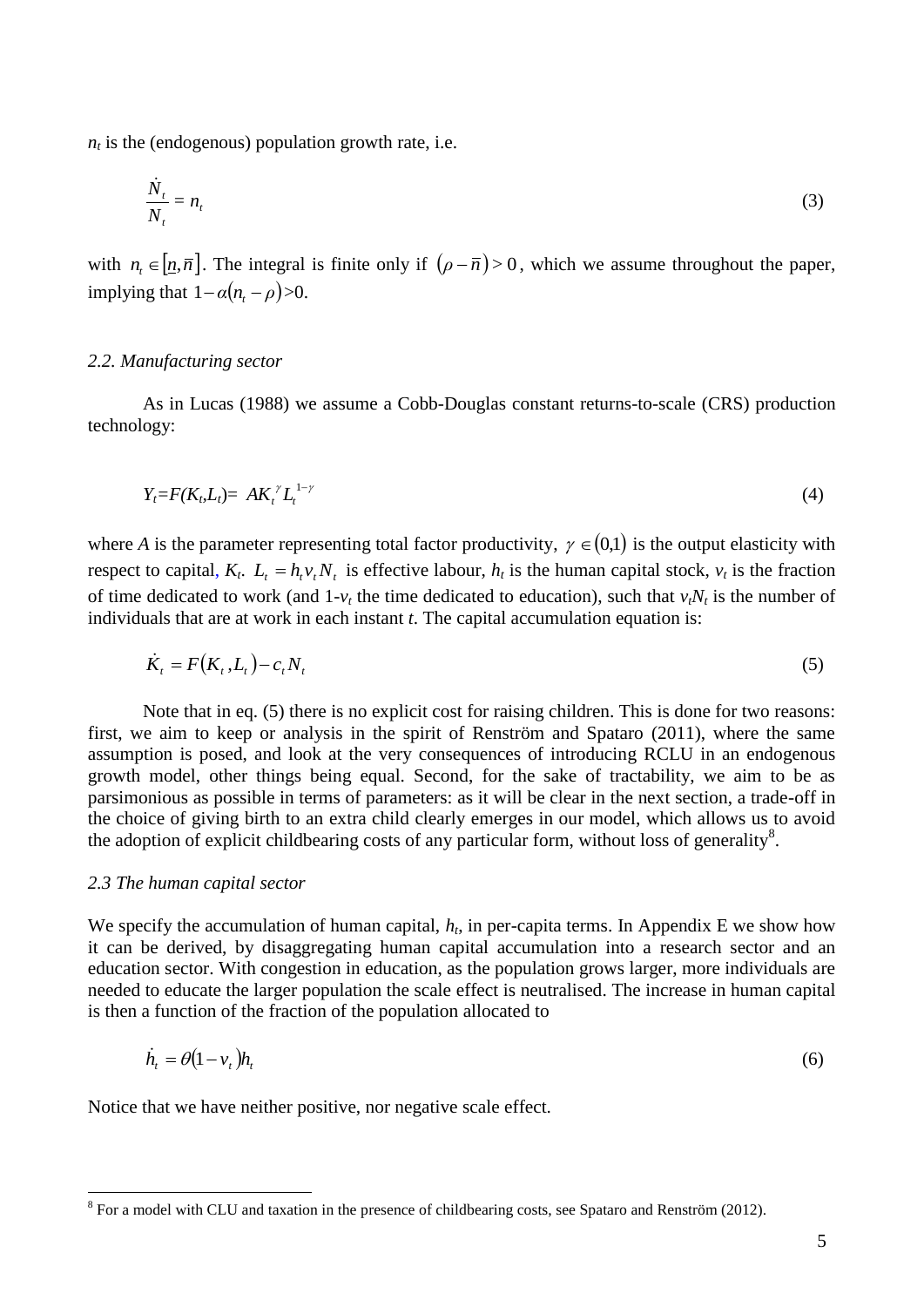## **3. Solution**

Since the dynastic objective (1) is also the social welfare function, and since there are no externalities, a decentralized version of the model (where firms and individuals are price takers) would yield exactly the same equilibrium (i.e. the First Welfare Theorem applies). This means we can interpret our equilibrium as either a decentralized one or as a socially optimal one (i.e. positive and normative analysis coincide). We may therefore use the terminology "socially optimal" or "individually optimal" interchangeably.<sup>9</sup>

The current-value Hamiltonian of the household's problem is the following:

$$
H_{t} = N_{t}u(c_{t})[1 - \alpha(n_{t} - \rho)] + q_{t}[F(K_{t}, L_{t}) - c_{t}N_{t}] + \lambda_{t}n_{t}N_{t} + p_{t}(1 - \nu_{t})\theta_{t}h_{t}
$$
(7)

The term  $\lambda_i n_i N_t$  in the Hamiltonian associated with eq. (3) (the law of motion for population size) and captures the fact that at each instant of time the population size is given (and thus is a state variable) and can only be controlled by the choice of  $n_t$  (which is a control variable). Hence,  $\lambda_t$  can be interpreted as the shadow value of population.  $q_t$  and  $p_t$  are the usual shadow prices of physical and human capital respectively.

From the first-order conditions (see Appendix A.2), we obtain four dynamic equations that, together with the transversality conditions (see Appendix B), fully characterise our dynamic system (from now on, we omit time subscripts for the sake of notation):

$$
\frac{\dot{c}}{c} = -\frac{u}{au'c} + \frac{G}{a} \left[ 1 - \frac{F_N}{c} \right]
$$
\n(8)

$$
\frac{\dot{k}}{k} = \frac{F_k}{\gamma} - \frac{c}{k} - n \tag{9}
$$

$$
\frac{\dot{h}}{h} = \theta(1 - v) \tag{10}
$$

$$
\dot{n} = \frac{G}{\alpha} \left[ \frac{u''}{u'} \dot{c} - (\rho - F_K) \right] = G \left\{ \frac{u''}{u'} \right[ - \frac{u}{\alpha u'} + \frac{G}{\alpha} (c - F_N) \right] - (\rho - F_K) \}
$$
(11)

where  $G = 1 + \alpha(\rho - n) > 0$ . Eq. (9) is (5) in per capita terms, where  $k = K/N$ .

We now briefly comment on aspects of the solution. In particular eq. (9) states that, along the transition path, both the of growth of population, *n,* and consumption, *c,* must satisfy the resources available for the economy, while. eq. (10) recovers the law of accumulation of human capital. Moreover, eq. (8) states that at the optimum both consumption and fertility should be chosen in such a way the rate of growth of consumption is proportional to the difference between the increase of social welfare due to an extra individual at the margin, *u*, and the marginal value (in utility units) of what a newborn takes out of society, *Gu′*[*c-FN*], which is positive due to the presence of a positive capital stock. This is a consequence of RCLU.

In order to simplifying the analysis of the dynamic system, let us define:

1

.

 $9$  We show in Appendix E that the economy can be decentralised.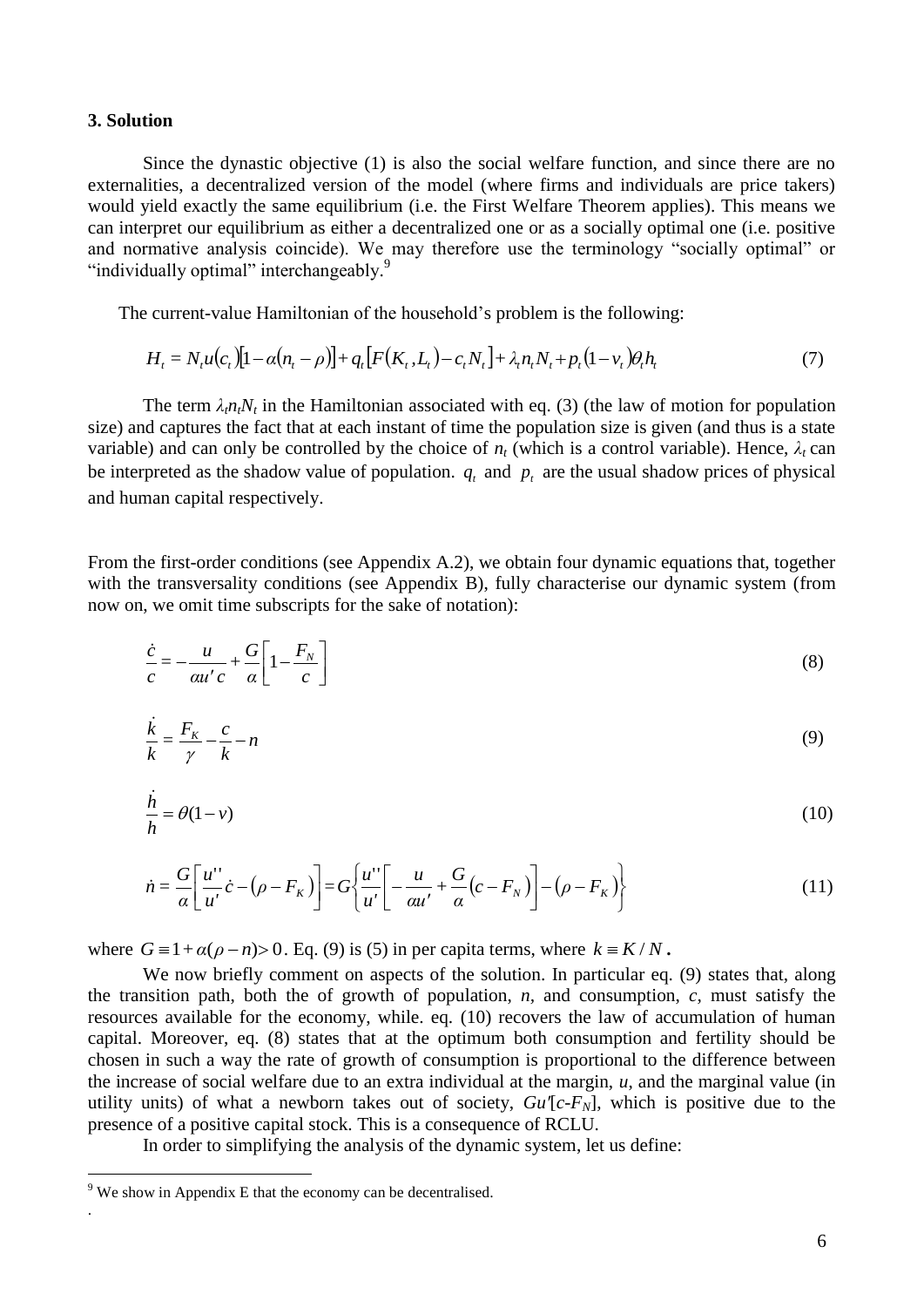$$
\widetilde{h} \equiv \frac{vh}{k};\tag{12}
$$

Then we have (see Appendix A.2):

$$
\frac{\dot{\tilde{h}}}{\tilde{h}} = \frac{\theta + n - F_K}{\gamma}.
$$
\n(13)

## *3.1. Balanced growth path (BGP)*

Along the balanced-growth path  $\dot{\tilde{h}} = 0$ , such that, from (13):

$$
F_{\kappa} = \theta + n \tag{14}
$$

Moreover, by equating (9) and (10) and using (14) we get

$$
\frac{c}{k} = v\theta + \frac{1-\gamma}{\gamma}(\theta + n) \tag{15}
$$

giving us the consumption-capital ratio, along the BGP. Finally, from eq. (11), a BGP, where  $\dot{n} = 0$ , implies

$$
\frac{\dot{c}}{c} = \frac{F_K - \rho}{\sigma(c)}\tag{16}
$$

where  $\sigma(c) = -\frac{a}{c} > 0$  $=-\frac{u''c}{u}$ *u*  $\sigma(c) = -\frac{u''c}{c} > 0$  is the inverse of the intertemporal elasticity of substitution (IES) of consumption. Throughout the paper we will assume the constancy of such a IES, by adopting a CES function for utility.

Moreover, by equating (16) and (10) it follows:

$$
F_k = \sigma \theta (1 - v) + \rho \tag{17}
$$

and from (14) and (17):

$$
n = \sigma \theta (1 - v) + \rho - \theta. \tag{18}
$$

At first sight eq. (18), combined with eq. (10), indicates a positive relationship between population growth and economic growth. However, such a relationship is more complex, given that *v* enters both equations and is, in turn, endogenous. We derive the BGP value for  $v$  in Appendix B. Substituting this solution for *v* into (17), (18), (15) and (10), gives the balanced-growth values for  $F_k$ , *n*, *c*/*k* and the growth rate of the economy, respectively.

Note that, in order to have interior solution for  $\nu$ , it must be that  $\nu$ <1. This implies, a set of restrictions on the parameters that insures interiority of the solution for *v*: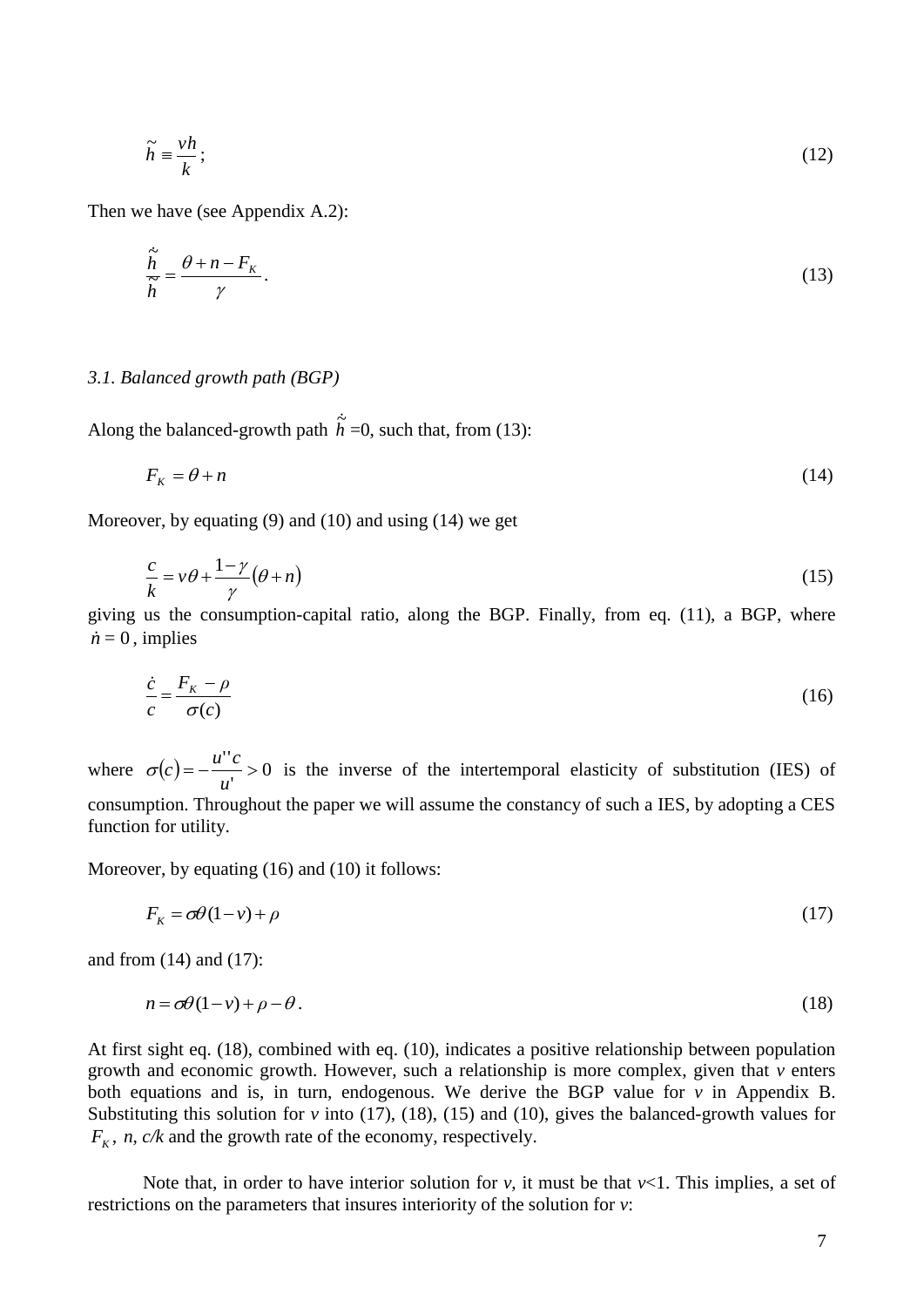**Proposition 1:** *Necessary and sufficient for having v<*1 *is*:

$$
\theta \ge \theta^* = \frac{\sigma}{2\alpha(1-\sigma)} + \frac{1}{2\alpha} \sqrt{\left(\frac{\sigma}{1-\sigma}\right)^2 + 4\alpha\rho \frac{1-\gamma}{1-\sigma}}
$$
(19)

Proof: See Appendix B.<sup>10</sup> <sup>10</sup> *□*

Proposition 1 states that some economies can be trapped at zero (per-capita) growth when educational efficiency is too low ( $\theta$  too low): in that case society (or households) finds it convenient to employ all labour force (or work) in the manufacturing sector (with  $v=1$  and, thus, i,

$$
\frac{h}{h} = \theta(1 - v) = 0.
$$

## *3.2. Zero growth steady state*

If *v* is at its upper corner  $(v=1)$ , i.e. (19) is violated, balanced growth is not achievable. In this case the growth rates are zero

$$
\frac{\dot{c}}{c} = \frac{\dot{h}}{h} = \theta(1 - v) = 0.
$$
\n(20)

Hence, by (16) (or 28)

1

$$
F_k = \rho \tag{21}
$$

which univocally pins down the steady-state capital intensity. Moreover, the derivative of the Hamiltonian with respect to  $v$  (eq.  $(A.7)$  in Appendix A.2) now becomes:

$$
\frac{\partial H}{\partial v_t} = q_t F_{v_t} - p_t \theta_t h_t > 0 \tag{22}
$$

In this case the steady state values of  $c$  and  $\rho - n$  are provided by the system of equations (8) and (9), both being equal to zero, which yield:

$$
\rho - n = \frac{c - F_N}{k} = \frac{\sigma}{2\alpha(1 - \sigma)} + \frac{1}{2\alpha} \sqrt{\left(\frac{\sigma}{1 - \sigma}\right)^2 + 4\frac{\alpha\rho(1 - \gamma)}{(1 - \sigma)}}
$$
(23)

Note that since (19) is violated,  $\theta^* > \theta$ , and eq. (14) is now an inequality:

$$
\rho - n > \theta. \tag{24}
$$

<sup>&</sup>lt;sup>10</sup> We have written inequality (19) as a restriction of  $\theta$ , as a function of the other parameters. Of course we could have rewritten the inequality to provide restrictions on another parameter, as a function of *θ*.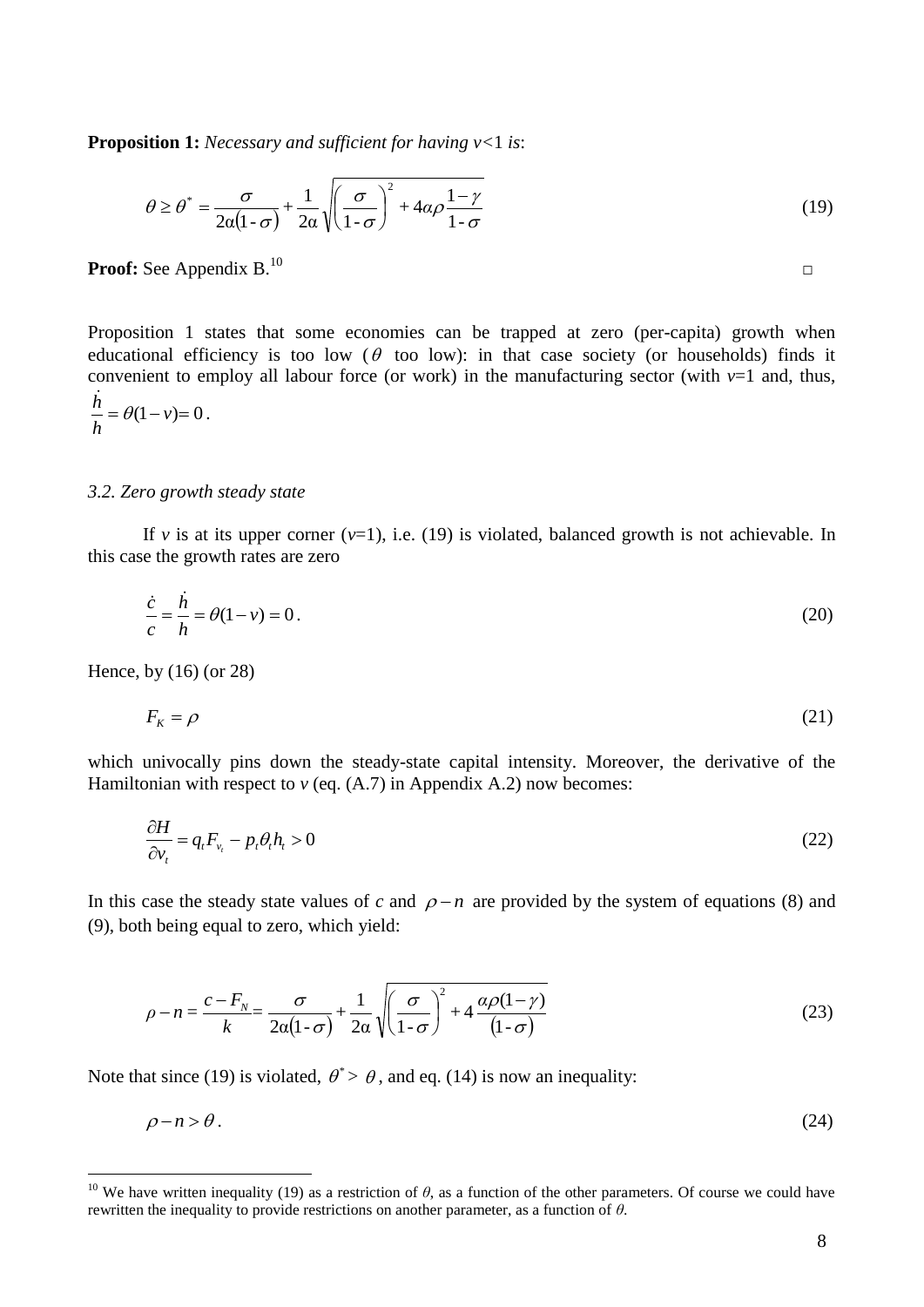To summarise the analysis carried out so far, we can state that in the present model a crucial condition for sustained long-run growth to emerge is that the efficiency of human capital production, represented by  $\theta$ , is sufficiently high. In fact, if returns to human capital investment are too low, income per capita will be constant and the economy will be entrapped in a zero per-capitagrowth regime, where aggregate quantities are driven by population growth. On the other hand, if educational efficiency is large enough, then society (or household) will find it convenient to invest resources in the education sector, so that a BGP regime will emerge.

In fact, in the BGP regime the relationship between the economic growth and population growth is nontrivial, and will be analyzed in the section that follows.

Finally, it can be shown that necessary for avoiding the RC is that  $\alpha > 0$  (i.e. the proof provided in Renström and Spataro (2012) applies also our model with human capital accumulation).

## **4. Stability**

We now analyze the local stability of the BGP equilibrium<sup>11</sup>. First, let us define *k*  $\tilde{c} \equiv \frac{c}{l}$ , which is constant along the BGP. We can reformulate the dynamic equations characterizing our<br>economy as follows:<br> $\frac{\dot{\tilde{c}}}{\tilde{c}} = -\frac{1}{r(1-\tilde{c})} + \frac{G}{r} \left(1 - \frac{F_N}{4\tilde{c}^2}\right) - \frac{F_K}{r} + \tilde{c} + n = \frac{(1+\alpha\rho)(1-\sigma)-1}{r(1-\tilde{c$ economy as follows:

$$
\frac{\dot{\tilde{c}}}{\tilde{c}} = -\frac{1}{\alpha(1-\sigma)} + \frac{G}{\alpha} \left( 1 - \frac{F_N}{k\tilde{c}} \right) - \frac{F_K}{\gamma} + \tilde{c} + n = \frac{\left( 1 + \alpha \rho \right) \left( 1 - \sigma \right) - 1}{\alpha (1 - \sigma)} - \frac{F_K}{\gamma} \left[ \frac{G}{\alpha \tilde{c}} \left( 1 - \gamma \right) + 1 \right] + \tilde{c} \tag{25}
$$

$$
\frac{\dot{\tilde{h}}}{\tilde{h}} = \frac{\theta + n - F_K}{\gamma} \tag{26}
$$

$$
\dot{n} = -\frac{G}{\alpha} \left[ \frac{-\sigma + \rho \alpha (1 - \sigma)}{\alpha (1 - \sigma)} - F_{K} \left[ \frac{(1 - \gamma)}{\gamma} \frac{G \sigma}{\alpha \tilde{c}} + 1 \right] + \sigma \frac{G}{\alpha} \right]
$$
(27)

The associated Jacobian matrix is:

$$
J = \begin{bmatrix} \omega + \tilde{c} & -\tilde{c} \omega \frac{(1-\gamma)G + \tilde{c}\alpha}{\tilde{h}G} & \frac{\tilde{c}\omega\alpha}{G} \\ 0 & -\frac{\tilde{c}\omega\alpha}{G} & \frac{\tilde{h}}{\gamma} \\ -\frac{\omega G\sigma}{\alpha \tilde{c}} & \omega \frac{G\sigma (1-\gamma) + \gamma \alpha \tilde{c}}{\alpha \tilde{h}} & \sigma \frac{G - \omega\alpha}{\alpha} \end{bmatrix}
$$

where  $\omega = \frac{(1-\gamma)}{\gamma} \frac{F_K G}{\alpha \tilde{c}} > 0$ *c*  $F_{K}$ *G*  $\gamma$  as  $\omega = \frac{(1-\gamma)}{\gamma} \frac{F_K G}{\alpha \tilde{c}} > 0, \ \omega < \frac{G}{\alpha}$  $\omega < \frac{G}{\tau}$ ,  $F_{\kappa \tilde{\kappa}} = (1 - \gamma)$ *h*  $F_{\kappa\tilde{k}} = (1-\gamma)\frac{F_k}{2}$  $\sigma_{K\widetilde{h}} = (1-\gamma)\frac{\Gamma_K}{\widetilde{h}}$ .

Hence, we can provide the following Proposition:

**Proposition 2:** *The balanced growth path is locally stable*.

**Proof:** See Appendix C. *□*

1

 $11$  As for the local stability of the zero-growth equilibrium, it has been analyzed in Renström and Spataro (2012).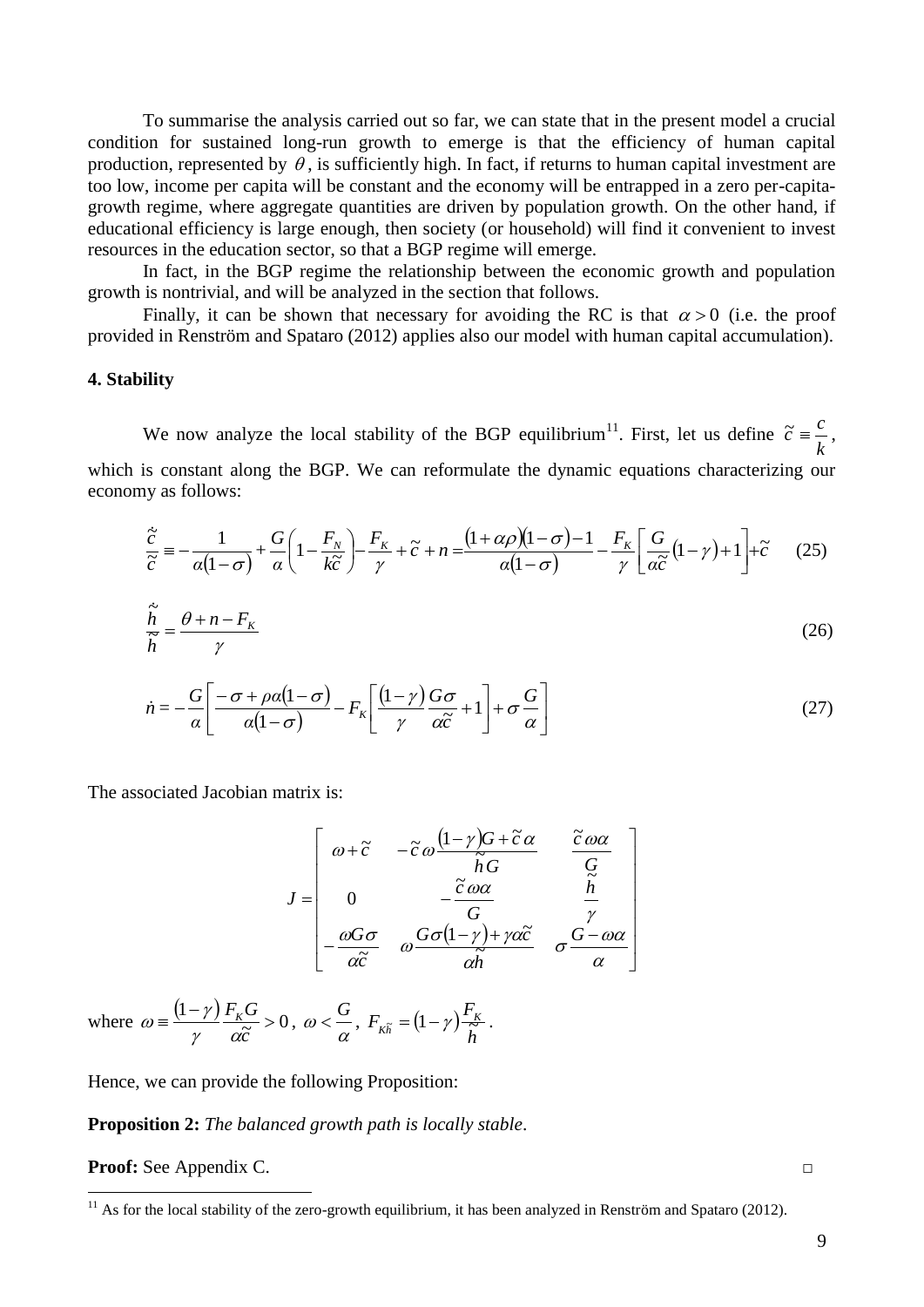# **5. Comparative statics**

In this section we carry out some comparative statics analyses in order to characterize the role of the models' parameters in affecting the economic growth rate and the population growth rate.

# *5.1. The role of deep parameters of the model*

We first focus on parameters for which we obtain a negative relationship between economic growth and population growth.

The results of the analysis can be summarised through the following Proposition:

**Proposition 3:** The balanced growth-rate is increasing in  $\theta$  (human capital production efficiency), and decreasing in  $\rho$  (the intertemporal discount rate). The rate of growth of population is *increasing in*  $\rho$  *and decreasing in*  $\theta$ .

**Proof:** See Appendix D. *□*

Consequently, economic growth and population growth move in opposite directions when the human capital production parameter or the intertemporal discount rate changes. As for the other parameters we have:

**Proposition 4:** The balanced growth-rate is increasing in  $\gamma$  (capital's share) and  $\alpha$  (the critical level parameter) and decreasing in  $\sigma$  (the inverse of consumption elasticity of substitution). The *rate of growth of population is increasing in*  $\gamma$  *and*  $\alpha$  *and ambiguous in*  $\sigma$ *.* 

# **Proof:** See Appendix D. *□*

Consequently, for some parameter, a positive relation between economic growth and population growth is obtained.

We summarise Proposition 3 in Table 1

|                                                                       | Table 1. The effect of parameters on equinorium growth    |                             |                                                 |
|-----------------------------------------------------------------------|-----------------------------------------------------------|-----------------------------|-------------------------------------------------|
| <b>Parameters/Variables</b>                                           | (Proportion of<br>individuals allocated to<br>production) | g<br>(Balanced growth rate) | $\boldsymbol{n}$<br>(Population growth<br>rate) |
| Ĥ                                                                     |                                                           |                             |                                                 |
| (Efficiency in human<br>capital production)                           |                                                           | $^{+}$                      |                                                 |
| (Capital share)                                                       |                                                           | $+$                         | $^{+}$                                          |
| $\alpha$<br>(Critical level)<br>parameter)                            |                                                           | $^{+}$                      | $^{+}$                                          |
| (Intertemporal<br>discount rate)                                      | $^{+}$                                                    |                             | $^{+}$                                          |
| $\sigma$<br>(Inverse of<br>consumption elasticity<br>of substitution) | $\,+\,$                                                   |                             | $+/-$                                           |

**Table 1. The effect of parameters on equilibrium growth**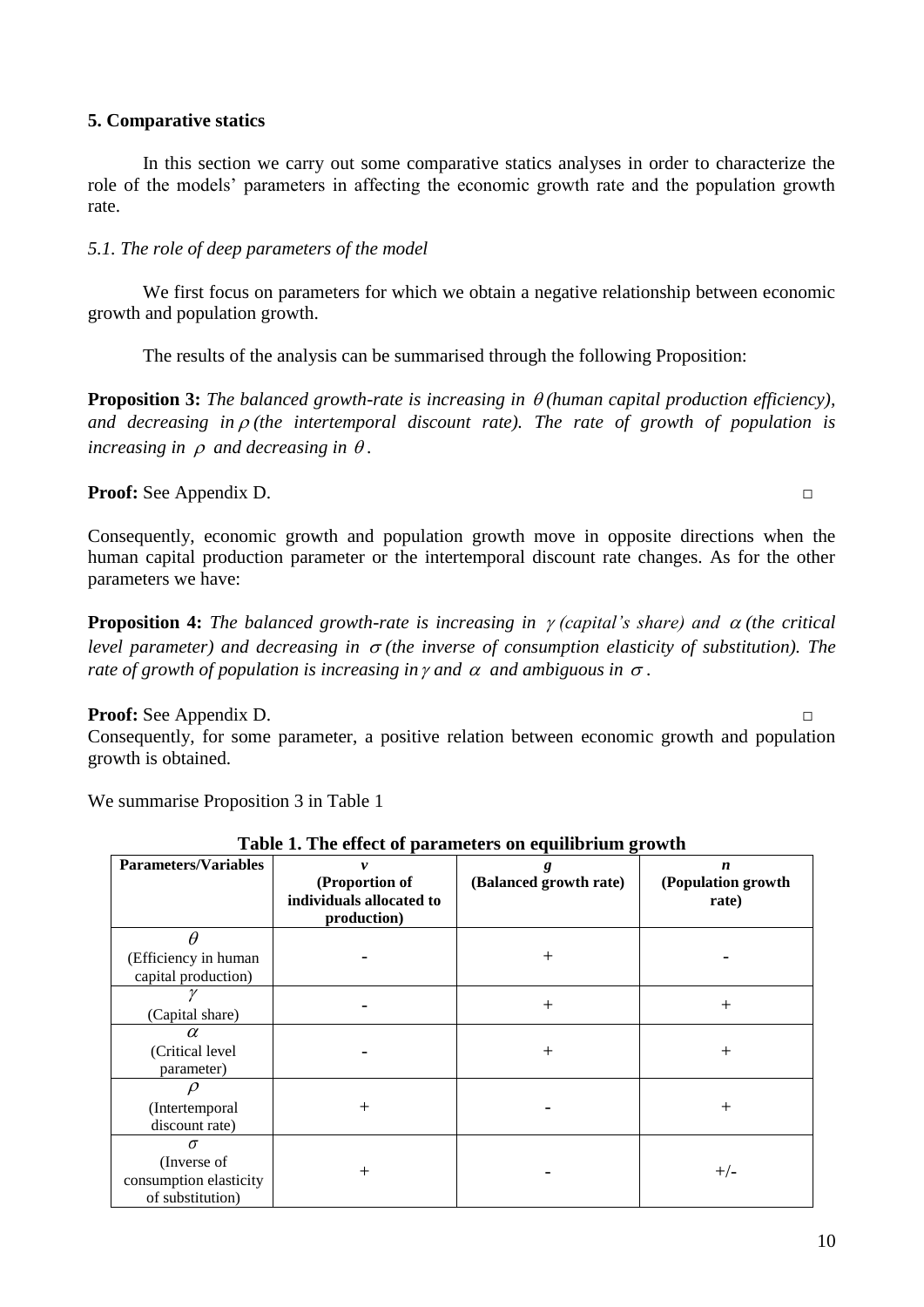The above propositions have some remarkable implications:

First, according to our model, differences in long-run growth rates among countries may depend on differences in both 1) preferences and 2) technology, the latter being concerned with both i) the manufacturing sector and ii) the education sector.

1) As for preferences, an increase in the critical level parameter,  $\alpha$ , will make consumption more costly for society (in that future generations wellbeing will be more demanding in terms of resources required to current generations). This will induce individuals to devote more resources to the accumulation of both physical and human capital. As a consequence, economic growth will increase. As a consequence, economic growth will increase. However, since output per capita will be higher, there is room for a higher number of individuals to share the increased amount of resources, so that the optimal rate of growth of population will be higher.

On the other hand, an increase of the discount rate,  $\rho$ , by making wellbeing of future generations less relevant, will make it less costly for society to reduce future consumption. This will be possible by increasing the number of children per household on the one hand (increase in *n;*  recall that utility function is linear in the population size) and by reducing the pace of accumulation of both human and physical capital on the other hand (i.e. reducing future per-capita consumption; recall that social welfare is concave in per-capita consumption).

2) As for technology:

i) in the manufacturing sector, an increase of  $\gamma$  will cause an increase in the factor price ratio between capital and labour, such that individuals will tend to move from the manufacturing sector to the education sector. This will imply higher accumulation of human capital and higher percapita growth, which leaves room for more individuals to be brought into life.

ii) as for the education sector, as already stressed in the previous section, the parameter measuring the efficiency of the production function of human capital,  $\theta$ , is capable to produce a qualitative switch in the growth regime. In fact, under the zero-growth rate regime ( $\theta < \theta^*$ ), changes in the latter parameter do not produce any effect on the economy's equilibrium. However, increases of  $\theta$  beyond such a threshold, by making investment in human capital more attractive, will produce an increase of the latter and thus, of per-capita income growth rate. Since such a shift will generate a less than proportional increase in the steady state value of marginal productivity of capital (see eq. 28), according to eq. (14) the population growth rate must necessarily decrease.

#### *5.2. The relationship between balanced growth and population dynamics*

In this section we illustrate our results, by comparing them with the ones delivered by the existing literature.

Recall that in most previous work (Uzawa-Lucas and the semi-endogenous growth models a la Jones 1995), fertility affects positively the economic growth and, moreover, is the only engine of economic growth. However, our model tells a somehow different story. In fact, by eqs. (10) and (18) we get that the economic growth rate associated with the BGP is:

$$
g \equiv \theta(1 - v) = \frac{n}{\sigma} + \frac{\theta - \rho}{\sigma} \tag{28}
$$

which is positive even if population growth is null. In fact, in our model the engine of growth is the accumulation of human capital, and, in particular, by the effectiveness of such a process, whose returns are measured by  $\theta$ .

Furthermore, according to the above expression, it is still possible that higher fertility is associated with higher growth. The most straightforward example is the case of higher critical level  $\alpha$  that positively affects  $g$  only through  $n$ .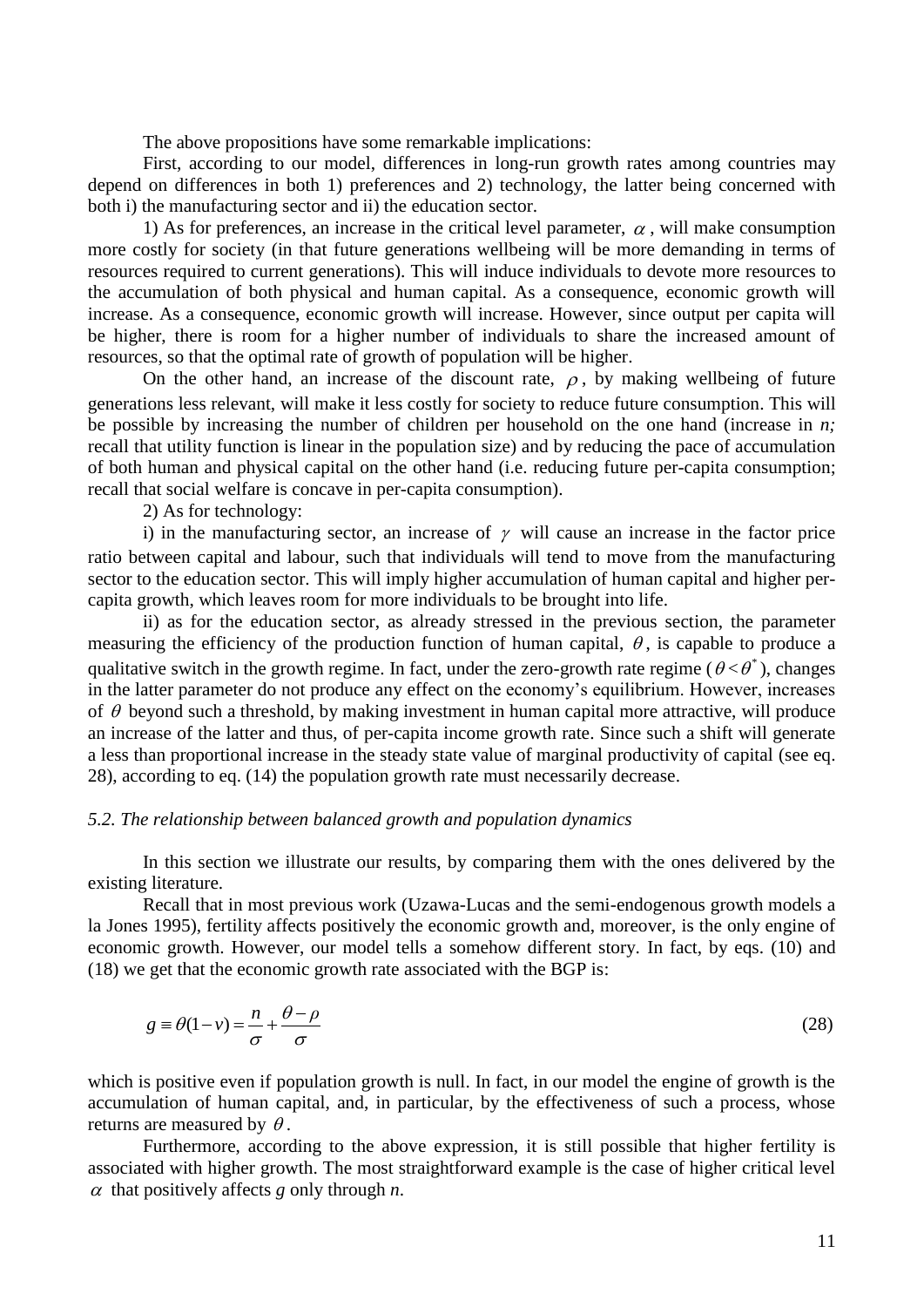However, we have also shown that lower population growth does not necessarily imply lower economic growth, in that *n* is also a function of parameters that affect *g*. Similarly, according to our results higher population growth rates can be associated with lower economic growth rates.

To make our point clearer, we depict our results in Figure 1.

The solid lines are "iso-g" lines, that is, the loci of all combinations of the parameters (in this case  $\theta$ ,  $\gamma$ ) that provide the same economic growth rate *g*. According to Proposition 3, such locus is negatively sloped and the associated *g* increases pointing north-east. The dotted lines are the "iso-n" lines, that is the loci of all combinations of parameters that entail the same rate of growth of population. Our results imply that these loci are positively sloped and the associated *n* increases going south-east. Take for example two points in this Figure (B and C): in the first case low population growth is associated with high levels of economic growth, while in the latter a high level of population growth is associated with low economic growth.

We can conclude that in our paper, the link between population dynamics and economic development is weakened, on one hand, because the former is no longer essential for the latter, and enriched, on the other hand, since more combinations are possible between the two variables, depending on the fundamental parameters of the economy. Thus we argue that the different combinations of such fundamental parameters might be at the origin of the observed cross-countries differences in long-run performances. The analysis of this argument is left for future research.

### **Figure 1: Iso-growth curves as functions of parameters**



## **6. Simulation exercise**

In order to assess the properties of the dynamics of the model and to provide a quantitative assessment of the effects of the main parameters, in this section we describe results obtained from some numerical simulations.

## **6.1. Calibration**

The exercise has been carried out by calibrating the parameters in order to match some macroeconomic variables, as for years 1970-1979, of Developing Countries, as classified by World Bank (2015), and making use of the equilibrium equations of our model. The group of Developing Countries is of particular interest in that, especially since the early 1980s, it has been experiencing a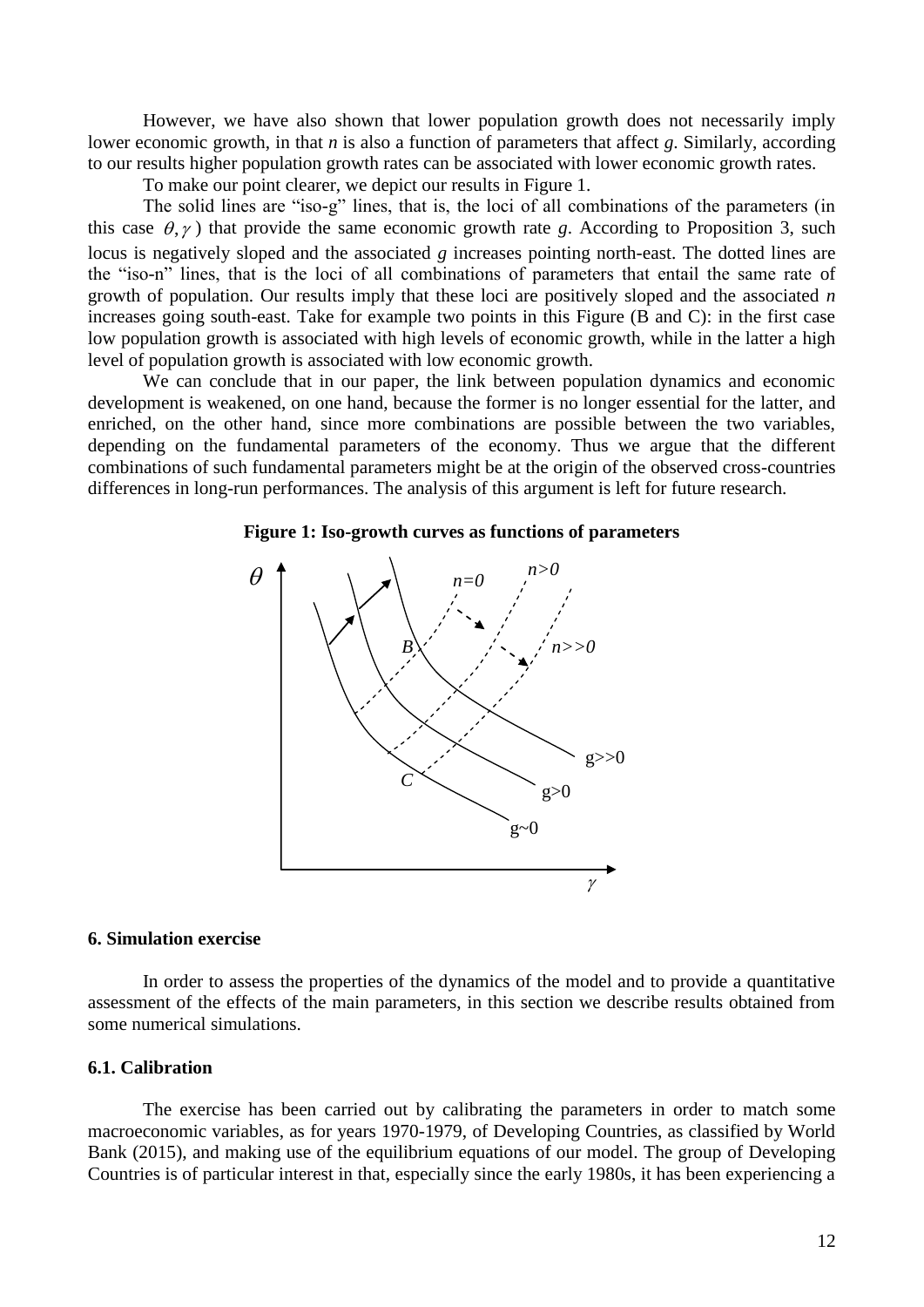clear divergent dynamics between population growth and GDP per capita growth, which is precisely the phenomenon addressed in this work.

Data have been obtained from World Bank database and Penn World Table 8. Given that in our model one period is about 50 years (life-length of an adult individual), all variables used in the simulations have been computed accordingly. Table 2 reports the precise values of the parameters.

As for the individual parameters, the choice of the inverse of the elasticity of substituion,  $\sigma$ , of the intertemporal discount rate ρ, and of the critical level α, although not based on observed data, was not completely arbitrary.

| Observed data<br>Capital intensity<br>$k = 9621$ | <b>Estimated from BGP</b><br>equilibrium<br>equations<br>Efficiency of human<br>capital production | <b>Calibrated</b><br>parameteres<br>Critical level |
|--------------------------------------------------|----------------------------------------------------------------------------------------------------|----------------------------------------------------|
|                                                  | $\theta = 18.24$                                                                                   | utility parameter<br>$\alpha = 0.928$              |
| Human capital per<br>capita<br>$h = 4.08$        | Per worker human<br>capital intensity<br>$\tilde{h} = 3.21 \cdot 10^{-4}$                          | Intertermporal<br>discount rate<br>$\rho = 6\%$    |
| GDP per capita<br>growth rate<br>$g = 3.43\%$    | <b>TFP</b><br>$A=1670.44$                                                                          | CIES parameter<br>$\sigma = 0.62$                  |
| Population growth<br>rate<br>$n=2.15\%$          | Proportion of<br>individuals allocated to<br>production<br>$v=0.76$                                |                                                    |
| Capital share<br>$v = 0.53$                      |                                                                                                    |                                                    |

**Table 2: Parameters calibration for Developing Countries (1970-1979)**

Data source: our calculations on World Bank (2015) and Penn World Table 8.

In fact, on the one hand, we were constrained by the fact that all the three parameters above must be positive and lower than 1. Moreover, after fixing all the other parameters and , two equilibrium equations of our model provide the relationships for these three variables (namely, eqs. 17 and B.4).

Figure 2 shows such equilibrium relationships, with all other parameters calibrated according to the data and equilibrium equations, as reported in the first two columns of Table 2.

**Figure 2: BGP Equilibrium relations from our model between intertemporal discount rate ρ, critical level parameter α and the inverse of the elasticity of substituion, σ.**



All other parameters have been fixed at values presented in Table 2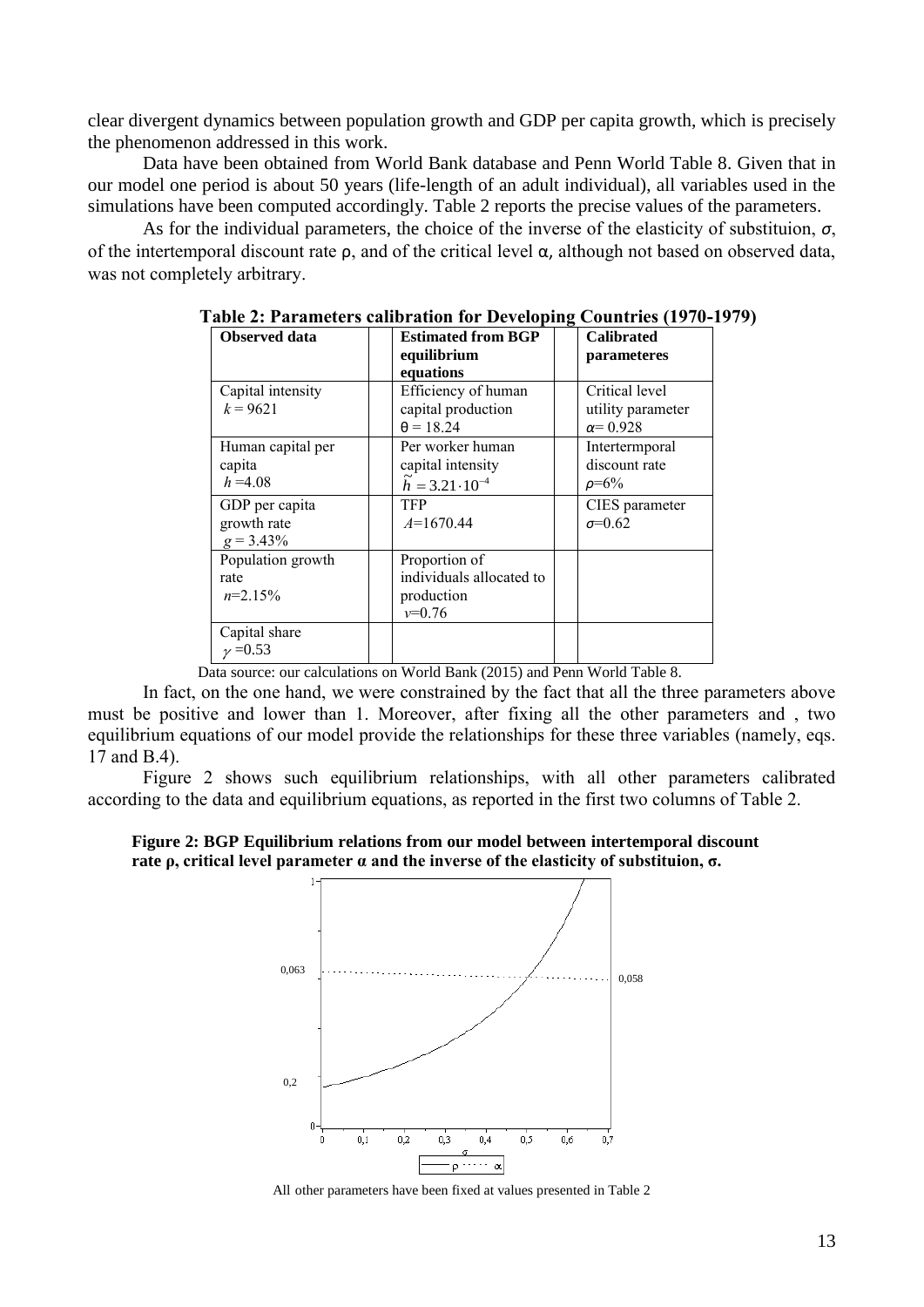In fact, as shown in the Figure, the range of variation in  $\rho$  is very small (it stands around 6%) for any possible values of σ below unity). Hence, we decided to fix ρ at 6%, that is the lowest level compatible with acceptable values of α; such a choice also allowed for a sufficiently high value for σ. More precisely, σ and α were fixed at 0.62 and 0.928 respectively.

## **6.2. Simulation results**

<u>.</u>

We now present the results of the simulation exercise, by showing the impulse functions for the population growth rate and the per-capita GDP growth rate resulting from exogenous shocks hitting the model parameters. The system has been linearised around the BGP equilibrium presented in Table 2.

It is worth noting that g presents no dynamics, in that it jumps immediately on its new BGP level. On the other hand, n takes, on average, about 0.2 periods (i.e. 10 years) to reach the new equilibrium level, depending on the size of the shock and on which parameter has changed.  $^{12}$ 

As for the long run changes, all the simulated variations confirm the signs of the derivatives of *g* and *n* provided in section 5; moreover, recall that the sign of the effect of a change in σ, the inverse of the consumption elasticity of substituion, on the population growth rate, is in principle ambiguous. However, under the parameters specification used in this calibrated exercise, such a sign is positive, pointing to the fact that a decrease in  $\sigma$ , that is an increase in the IES of consumption, will decrease both GDP per capita growth and population growth rate, both in the short and in the long run.

As for the quantitative effect of parameter changes, under our specification it turns out that long run responses of both g and n to changes in  $\theta$  are larger than the responses occurring due to changes in  $\gamma$ . In fact, a 1% change of the former parameter produces a 0.87% increase in the equilibrium value of g and about 3.23% decrease in the equilibrium value of *n*, while the same percentage change in the parameter measuring the share of capital increases both equilibrium *g* and *n* by 0.56% and 1% respectively. However, the sizes of the short run responses are reversed.

As for the quantitative size of parameters changes, under our specification it turns out that long run responses of both  $g$  and  $n$  to changes in  $\theta$  are wider than the responses occurring to changes in  $\gamma$ . In fact, a 1% change of the former parameter produces a 0.87% increase in the equilibrium value of *g* and about 3.23% decrease in the equilibrium value of *n*, while the same percentage change in the parameter measuring the share of capital increases both equilibrium *g* and *n* by 0.56% and 1% respectively. However, the sizes of the short run responses are reversed.

Although the simulation exercise was carried out for illustrative purposes, one may wonder if the numerical simulations could somehow help interpreting any episodes of the past or recent economic history of some countries.

 $12$  In fact our model presents some properties of the AK model, in that, on the one hand, after that an exogenous shock has hit the economy, the per capita GDP growth rate,  $\theta(1-\nu)$  jumps immediately to its equilibrium value. This is due to the fact that the variable  $v$ , the fraction of individuals employed in the manufacturing sector, is a flow variable, while the population growth rate, although jumping itself, has a nonzero dynamics.

The explanation of the different dynamic behaviour of the latter two variables ( $\nu$  and  $n$ ) is that  $\nu$  is "costless" to the household, while *n* is not (it enters directly the utility function). Hence, while the former can optimally jump to its new BGP value, following the change in the relative prices (marginal costs and benefits) caused by the exogenous shock, the latter variables jumps at an intermediate level and moves steadily towards its new equilibrium value. Finally,  $\tilde{c}$ , while jumping itself after the exogenous shock, moves accordingly with *n* to satisfy the feasibility constraint.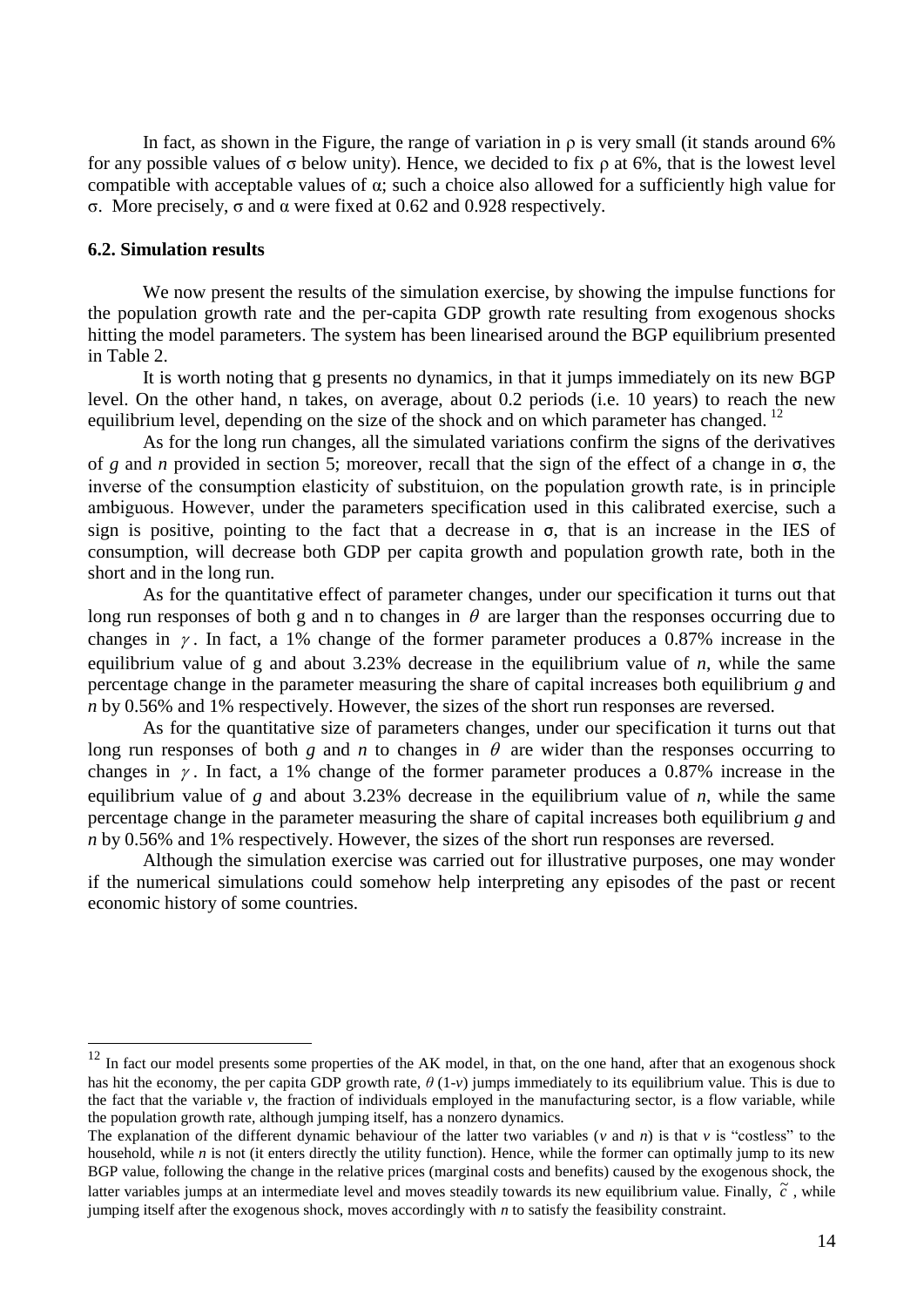



# **Fig. 3: Impulse responses of GDP per capita growth rate and population growth rate**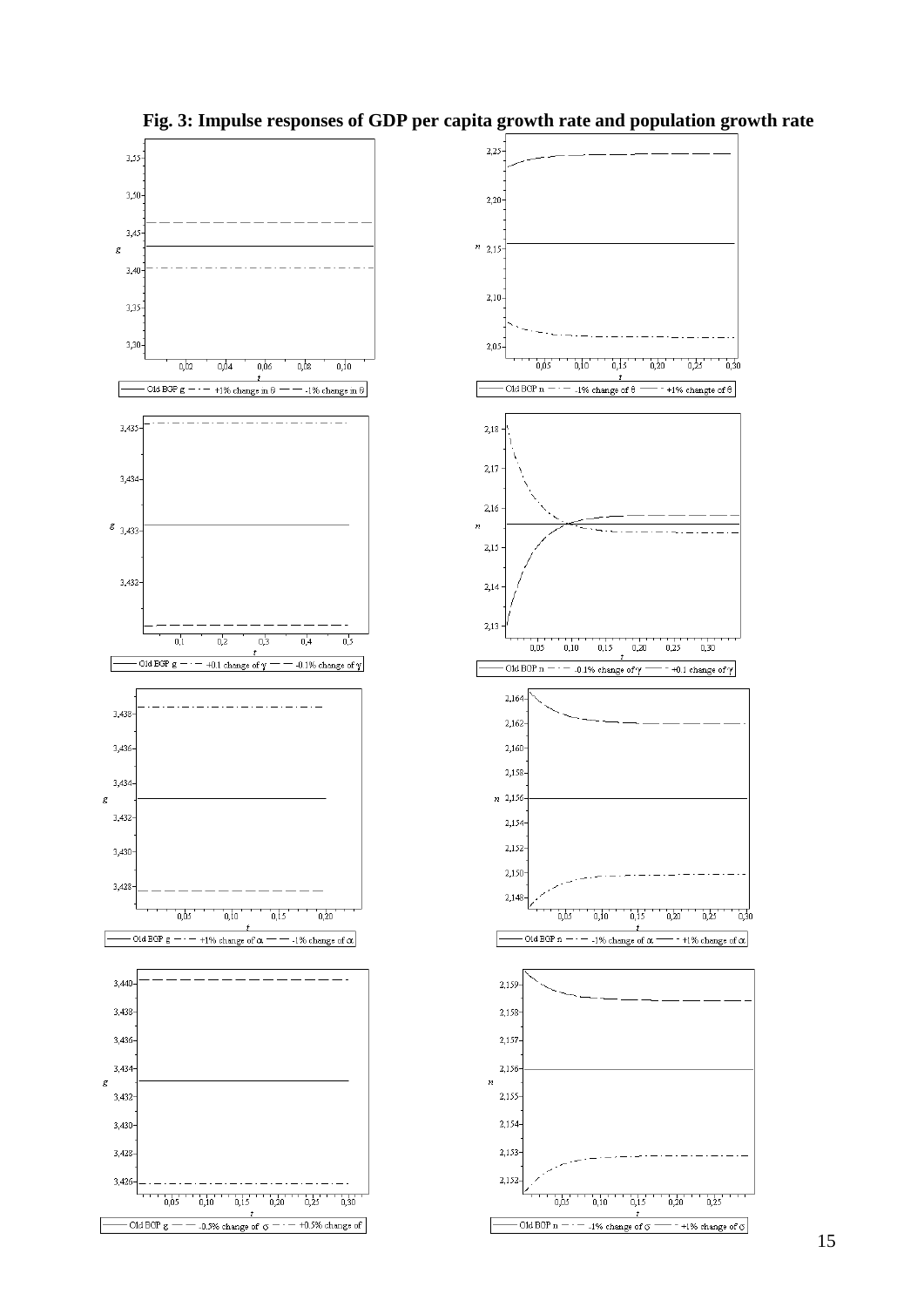

Trying to address this, in Figure 3 we report some data from Developing Countries (source: World Bank 2015 and Penn World Table 8.), which show that, over the last 40 years, the dynamics of g and n previously mentioned has been accompanied by a steady increase of the capital share (from 0.53% of the 1970s to 0.58% in the period 2000-2010), together with a 25% increase of human capital per worker in the same period (see Feenstra et al. 2013). Finally, the indexes of human capital production show a sharp improvement (such as the decreasing pupil-teacher ratio, and the increase in the completion rates of both primary and secondary education).

If we interpret the changes in *g* and *n* as responses to increases in  $\theta$  and  $\gamma$ , other things being equal, we can try verify how our model would perform in replicating these data. Notice that according to our model, an increase in the capital share parameter, as the one documented by the data, would unambiguously increase both equilibrium *g* and *n* in the long run, which is at odds with the decrease in n documented by the empirical evidence. Hence, in order to match these trends, we should also allow for an increase of  $\theta$ . Unfortunately, although there is evidence of improvement in education systems in developed countries, there is no clear index providing an estimate for  $\theta$ , the parameter measuring the efficiency in the production of the human capital. Hence, in our long-run simulation exercise we tried different changes in  $\theta$ .





Source: our computations on World Bank (2015) and Feenstra et al. (2013)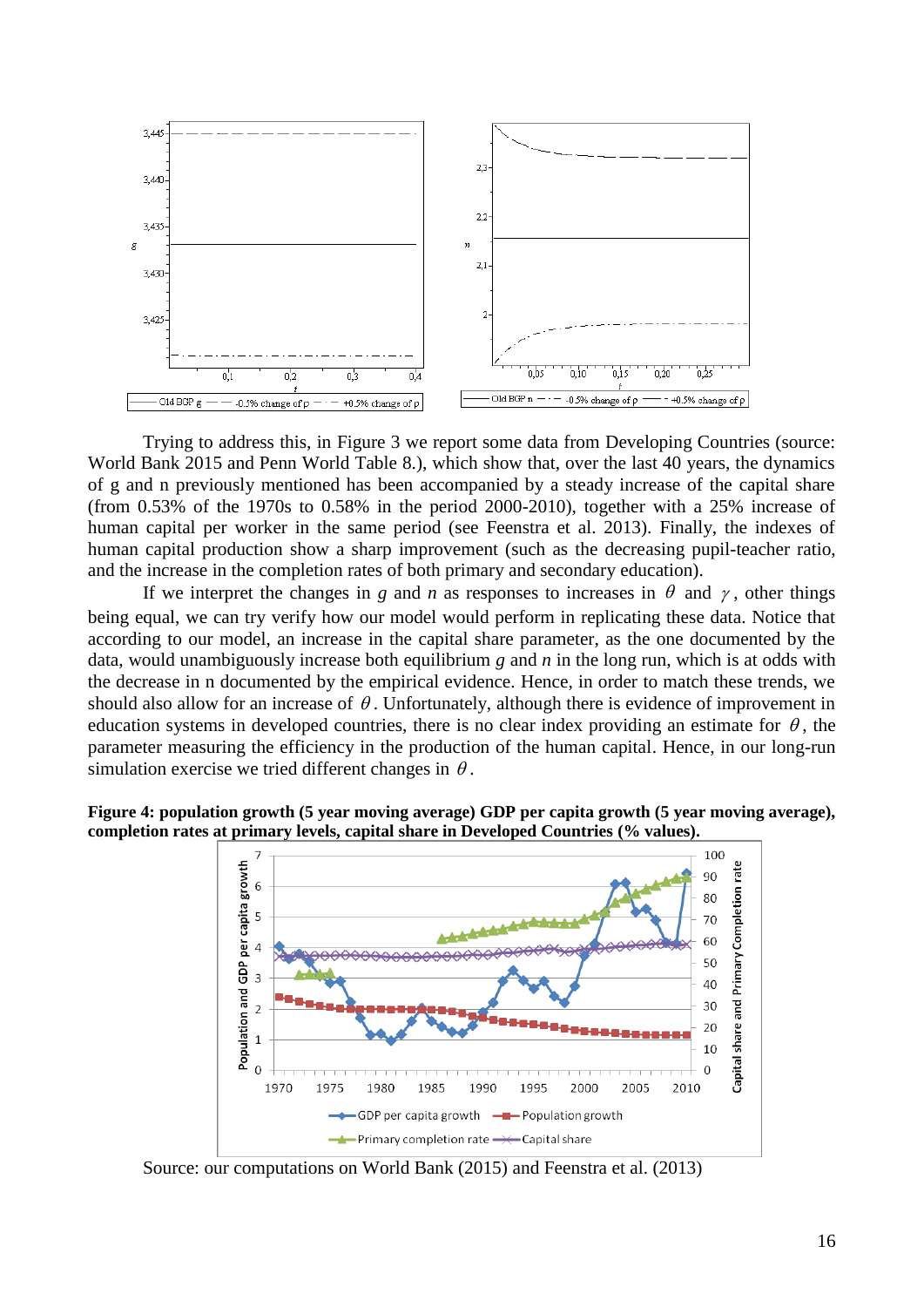More precisely, by using data for the share of capital for the period 1995-2010 for Developing Countries (equal to 0.5733), we also simulated different increases in  $\theta$ . The best results we obtained were those occurring with an increase of 10% of the parameter measuring the efficiency in the production of human capital: as shown in Table 3, we would obtain long run values of g and n that are not far from the real values, although underestimating the yearly rate of growth of GDP per capita by 0.15%.

| <b>Observed Values</b>    |  | <b>Simulated Values</b> |  |
|---------------------------|--|-------------------------|--|
| $\mathbf{O}_{\mathbf{A}}$ |  | $\mathbf{O}_{0}$        |  |
|                           |  |                         |  |
| 4%                        |  |                         |  |

Table 3 Long run simulation for Developing Countries (1995-2010)

 $\gamma$  =0.57 (observed values),  $\theta$  = 20.64 All other parameters were set at values shown in Table 2.

Although not conclusive, these numerical computations show that both the qualitative and quantitative results of our model are not at odds with some recent empirical evidence of Developing Countries. Consequently, our framework could be further developed for carrying out robust empirical analyses. In particular, we are aware of the fact that, for applicability to real data, we should have a better estimate of  $\theta$ , the parameter measuring the efficiency of the human capital production. This task is left for future research.

## **7. Conclusions**

In this work we have analysed the long-run relationship between population growth, human capital accumulation and economic growth. For doing this we have adopted a framework that entails both endogenous economic growth and endogenous fertility. Moreover, we have assumed a Social Welfare function that is axiomatically founded, purely welfarist and that allows avoidance of the Repugnant Conclusion (that is, upper-corner solutions for population growth).

Under these assumptions we have shown that the take-off regime of sustained long-run economic growth can only take place when the efficiency of human capital accumulation (the education sector) reaches a certain threshold. Below such a level, increases of the efficiency in the education system produce no effect on the economy, which will continue to be stuck at its zero percapita-growth regime. On the other hand, beyond such a threshold, sustained growth does occur, and further increases in efficiency in the education sector will generate an increase of the economic growth rate, an increase in human capital accumulation, and a decrease in the population growth rate. The latter results seem in line with the empirical findings concerning the co-movements of the above mentioned variables in the last decades (see, for example, Galor 2005).

Moreover, we have shown that in the long run, population growth and economic growth can diverge, in that positive and high economic growth rates can be associated with low levels of population growth, and vice-versa. Since both variables depend on the parameters of the underlying economy, the exact shape of their relationship is ultimately an empirical matter.

Finally, we have also performed some simulation exercises showing the impulse-response functions for the variables, when exogenous shocks hit the models parameters. The results have shown that in the long run, the per-capita GDP growth rate and the population growth rate are more sensitive to changes in human capital production efficiency, relative to capital share, while in the short run such degree of sensitivity is reversed.

As for policy implications, according to our model any policy aimed at producing the conditions for underdeveloped countries to escape from poverty traps and to enter the regime of sustained growth should be focused on the enhancement of human capital accumulation, that is, on the development of the education sector of such countries. The analysis of the effects of public expenditure on the education sector is left for future research.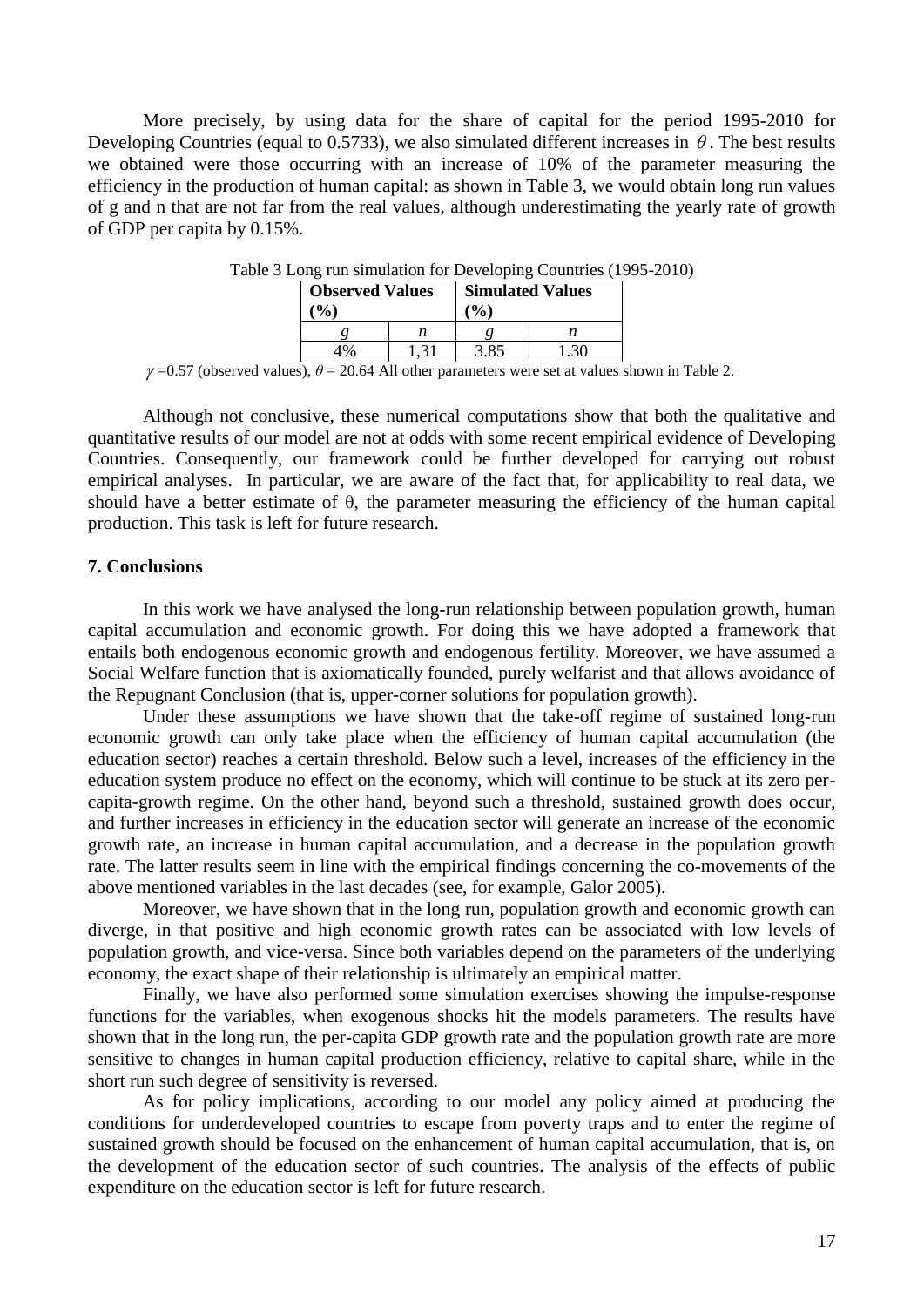## **References**

- Acemoglu D (2009) *Introduction to Modern Economic Growth*. Princeton Economic Press. Princeton and Oxford.
- Aghion P, Howitt P (1992) A model of growth through creative destruction. Econometrica 60:323– 351
- Barro RJ, Becker GS (1989) Fertility Choice in a Model of Economic Growth. *Econometrica* 57: 481-501.
- Barro, RJ, Sala-i-Martin X (2004) *Economic Growth.* Cambridge, Mass.: MIT Press.
- Blackorby C, Bossert W, and Donaldson D (1995) Intertemporal population ethics: critical-level utilitarian principles. *Econometrica* 63(6): 1303-20.
- Blackorby C, Bossert W, and Donaldson, D (2002) Critical –lelvel population principles and the repugnant conclusion. *Department of Economics, University of British Columbia Discussion paper*, 02-16.
- Blackbun, K., Cipriani, G. (2002) A model of longevity, fertility and growth. Journal of Economic Dynamics and Control, 26(2), 187-204.
- Blackorby C, Bossert W, and Donaldson D (2005) Population Issues in Social Choice Theory, Welfare Economics, and Ethics, Cambridge University Press, Cambridge.
- Bloom DE, Canning D, Sevilla J (2003). The Demographic Dividend: A New Perspective on the Economic Consequences of Population Change. *RAND*, Santa Monica, CA, MR-1274.
- Bucci A (2008) Population growth in a model of economic growth with human capital accumulation and horizontal R&D. *Journal of Macroeconomics* 30(3): 1124-1147.
- Bucci, A (2013) Returns to Specialization, Competition, Population, and Growth. *Journal of Economic Dynamics and Control*, 37(10), 2023-40.
- Connolly M, Peretto P (2003) Industry and the family: two engines of growth. *Journal of Economic Growth* 8: 115–148.
- Chu, A. C., Cozzi, G. and Chih-Hsing Liao (2013) Endogenous Fertility and Human Capital in a Schumpeterian Growth Model, Journal of Population Economics, 26, 181-202
- Dalgaard C, Kreiner C (2001) Is declining productivity inevitable? *Journal of Economic Growth* 6(3): 187-203.
- de la Croix D, Pestieau P, and Ponthiere G (2012) How powerful is demography? The Serendipity Theorem revisited. *Journal of Population Economics*, 25(3): 899-922.
- Dinopoulos E, Thompson P (1998) Schumpterian Growth without Scale Effects. *Journal of Economic Growth* 3: 313–335.
- Feenstr, RC, Inklaar R and Timmer MP (2013) The Next Generation of the Penn World Table, available for download at www.ggdc.net/pwt.
- Galor O (2005) From Stagnation To Growth: Unfied Growth Theory. In Aghion P and Durlauf SN (eds) *Handbook of Economic Growth*, Vol. 1A, Elsevier.
- Grossman G, Helpman E (1991) Quality ladders in the theory of growth. Reiew of Economic Studies 58:43–61.
- Jones CI (1995) R&D-Based Models of Economic Growth. *Journal of Political Economics* 103: 759–784.
- Kortum S (1997) Research, patenting and technological change. *Econometrica* 65(6): 1389-1419.
- Lucas RE (1988) On the Mechanics of Economic Development. *Journal of Monetary Economics*   $22: 3-42.$
- Parfit D (1976) On Doing the Best for Our Children. In *Ethics and Populations*, ed. By M. Bayles. Cambridge: Schenkman.
- Parfit D (1984) *Reasons and Persons*. Oxford/New York: Oxford University Press.
- Peretto PF (1998) Technological change and population growth. *Journal of Economic Growth* 3(4): 283–311.
- Pestieau P, Ponthiere G (2014) Optimal fertility along the life cycle. *Economic Theory*, 55: 185-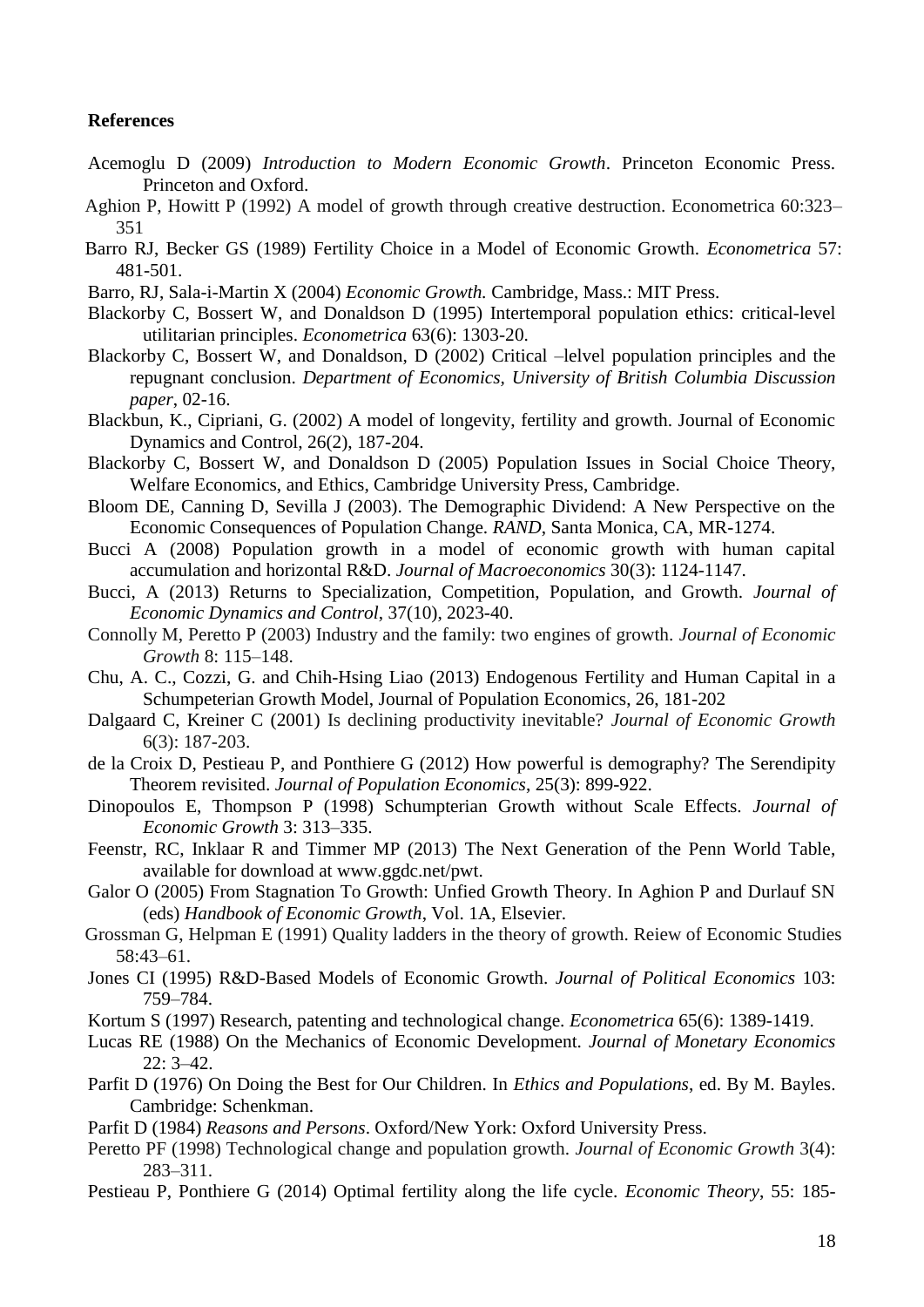224;

- Prettner K (2013) Population ageing and endogenous economic growth. *Journal of Population Economics* 26(2): 811-834.
- Romer PM (1986) Increasing Returns and Long-Run Growth. *Journal of Political Economy* 94: 1002–1037.

Romer PM (1990) Endogenous Technological Change. *Journal of Political Economy* 98(5): 71–102

- Renström TI, Spataro L (2011) The Optimum Growth Rate for Population under Critical-Level Utilitarism. *Journal of Population Economics* 24(3): 1181-1201.
- Renström T, Spataro L (2012) Population Growth and Technological Change: a Pure Welfarist Approach. *Durham University Business School Working Papers Series*, n. 8.
- Segerstrom PS (1998) Endogenous Growth without Scale Effects. *American Economic Review* 88: 1290–1310.
- Spataro L, Renström TI (2012) [Optimal taxation, critical-level utilitarianism and economic growth.](http://ideas.repec.org/p/dur/durham/2010_06.html) *Journal of Public Economics*, 96: 727-738.
- Strulik H (2005) The Role of human capital and population growth in R&D based models of economic growth. *Review of International Economics* 13(1): 129-145.
- Tournemaine, F., Luangaram, P. (2012) R&D, human capital, fertility and growth. Journal of Population Economics, 25: 923-953.
- Uzawa H (1964) Optimal Growth in a Two-Sector Model of Capital Accumulation. *Review of Economic Studies* 31: 1–24.
- World Bank (2015), "World Development Indicators (WDI)" Accessed on 12 March 2015, available at http://data.worldbank.org/data-catalog/world-development-indicators.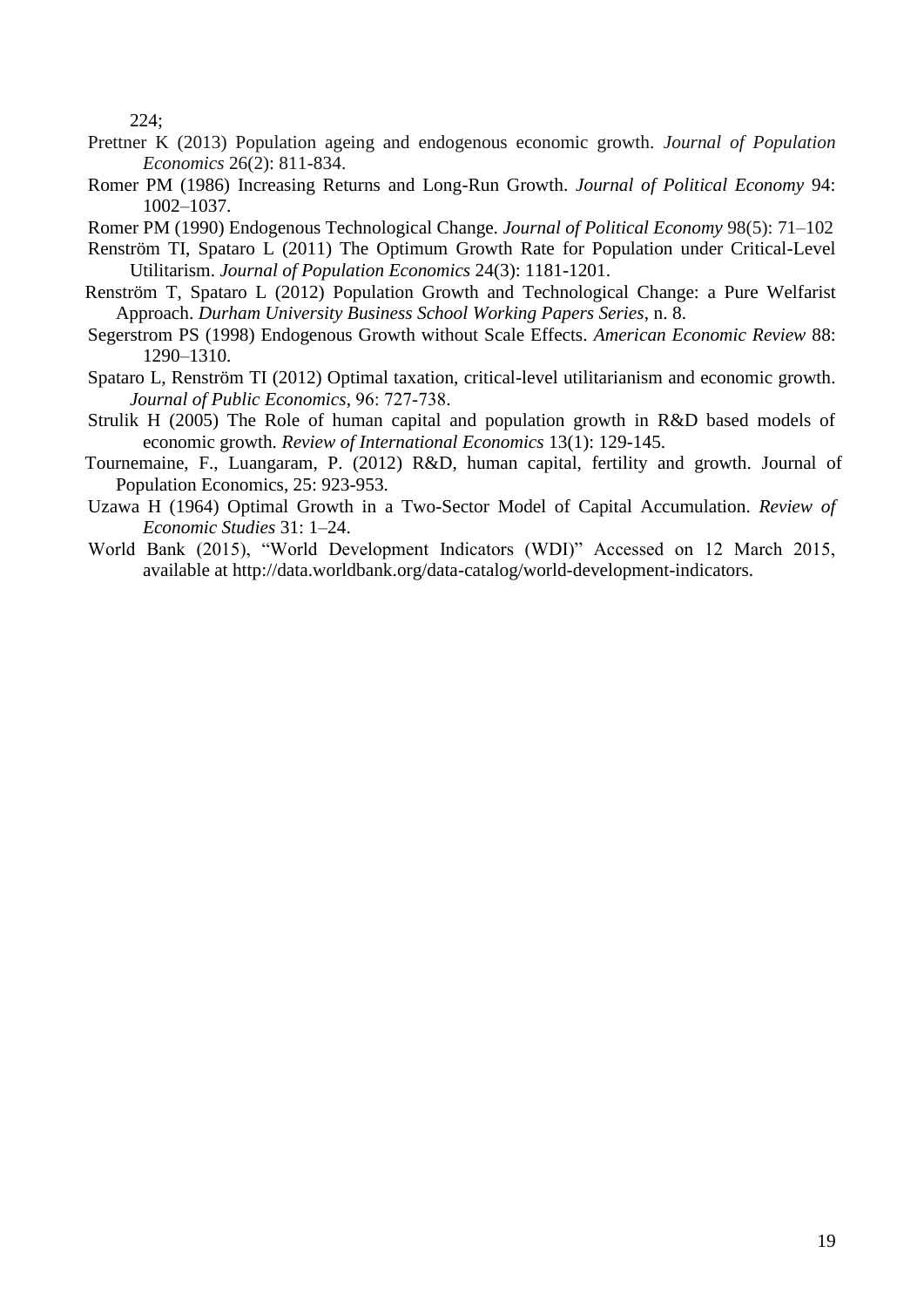## **Appendix A.1: The form of eq. (2) (drawn from Renström and Spataro 2012).**

By starting from eq. (1) and collecting utility terms of the same date, the welfare function *W* can be written as:

$$
W = \sum_{t=0}^{\infty} \beta^t N_t u(c_t) [1 - \alpha \beta (1 + n_t)] - \alpha N_0 u(c_{-1})
$$
\n(A.1)

By ignoring  $c_{-1}$  as it is irrelevant for the planning horizon, and defining  $\rho$  $\beta = \frac{1}{1 + \beta}$  $=$ 1  $\frac{1}{\ }$  we get:

 $\sum_{i=1}^{\infty} \left( \frac{1}{1+a} \right)^{i} N_{i} u(c_{i})$  $\sum_{t=0}^{\infty} \left( \frac{1}{1+\rho} \right) N_t u(c_t) \left(1-\alpha \frac{1+n_t}{1+\rho} \right)$ J  $\setminus$  $\overline{\phantom{a}}$  $\setminus$ ſ  $^{+}$  $\int N_{t}u(c_{t})\bigg(1-\alpha \frac{1+}{1+\alpha}\bigg)$ J  $\setminus$  $\overline{\phantom{a}}$  $\setminus$ ſ  $\int_0^1 (1+\rho)^{1+\mu}$  $1-\alpha$  $\frac{1}{2}$ 1 1 *t*  $t_t u(c_t)$  1 –  $\alpha \frac{1 + n_t}{1}$  $N$ <sub>*u*</sub> $(c)$ <sub>*l*</sub> $1 - \alpha \frac{1+n}{2}$  $\rho$ α  $\rho$ . In continuous time, by approximating  $\frac{1+n_t}{1+r} \approx -(\rho - n_t)$  $\overline{+}$  $\overline{+}$  $\frac{1}{1+\rho} \approx -(\rho$  $\frac{1+n_t}{1-\epsilon} \approx -(\rho - n_t)$  the latter expression can be written as follows:

$$
U = \int_{0}^{\infty} e^{-\rho t} N_{t} u(c_{t}) [1 - \alpha (n_{t} - \rho)] dt
$$
 (A.2)

# **Appendix A.2: The first-order conditions and the solution**

The first order conditions to the problem imply:

$$
\frac{\partial H_t}{\partial c_t} = N_t u_t' \left[ 1 - \alpha (n_t - \rho) \right] - N_t q_t = 0 \Rightarrow u_t' \left[ 1 - \alpha (n_t - \rho) \right] = q_t \tag{A.3}
$$

$$
\frac{\partial H_t}{\partial n_t} = N_t \left( -\alpha u_t + \lambda_t \right) = 0 \Rightarrow \alpha u_t = \lambda_t \tag{A.4}
$$

$$
\frac{\partial H_t}{\partial N_t} = \rho \lambda_t - \dot{\lambda}_t \Rightarrow \dot{\lambda}_t = (\rho - n_t)\lambda_t - u_t[1 - \alpha(n_t - \rho)] - q_t[F_{N_t} - c_t]
$$
\n(A.5)

$$
\frac{\partial H_t}{\partial K_t} = \rho q_t - \dot{q}_t \Rightarrow \dot{q}_t = q_t \big[ \rho - F_{K_t} \big] \tag{A.6}
$$

$$
\frac{\partial H_t}{\partial v_t} = q_t F_{v_t} - p_t \theta_t h_t = 0 \tag{A.7}
$$

$$
\frac{\partial H_t}{\partial h_t} = q_t F_{h_t} + p_t \theta_t (1 - v_t) = \rho p_t - \dot{p}_t
$$
\n(A.8)

plus eqs. (3) and (5) and the transversality conditions

$$
\lim_{t \to \infty} e^{-\rho t} q_t K_t = 0, \lim_{t \to \infty} e^{-\rho t} \lambda_t N_t = 0. \quad \lim_{t \to \infty} e^{-\rho t} p_t h_t = 0 \tag{A.9}
$$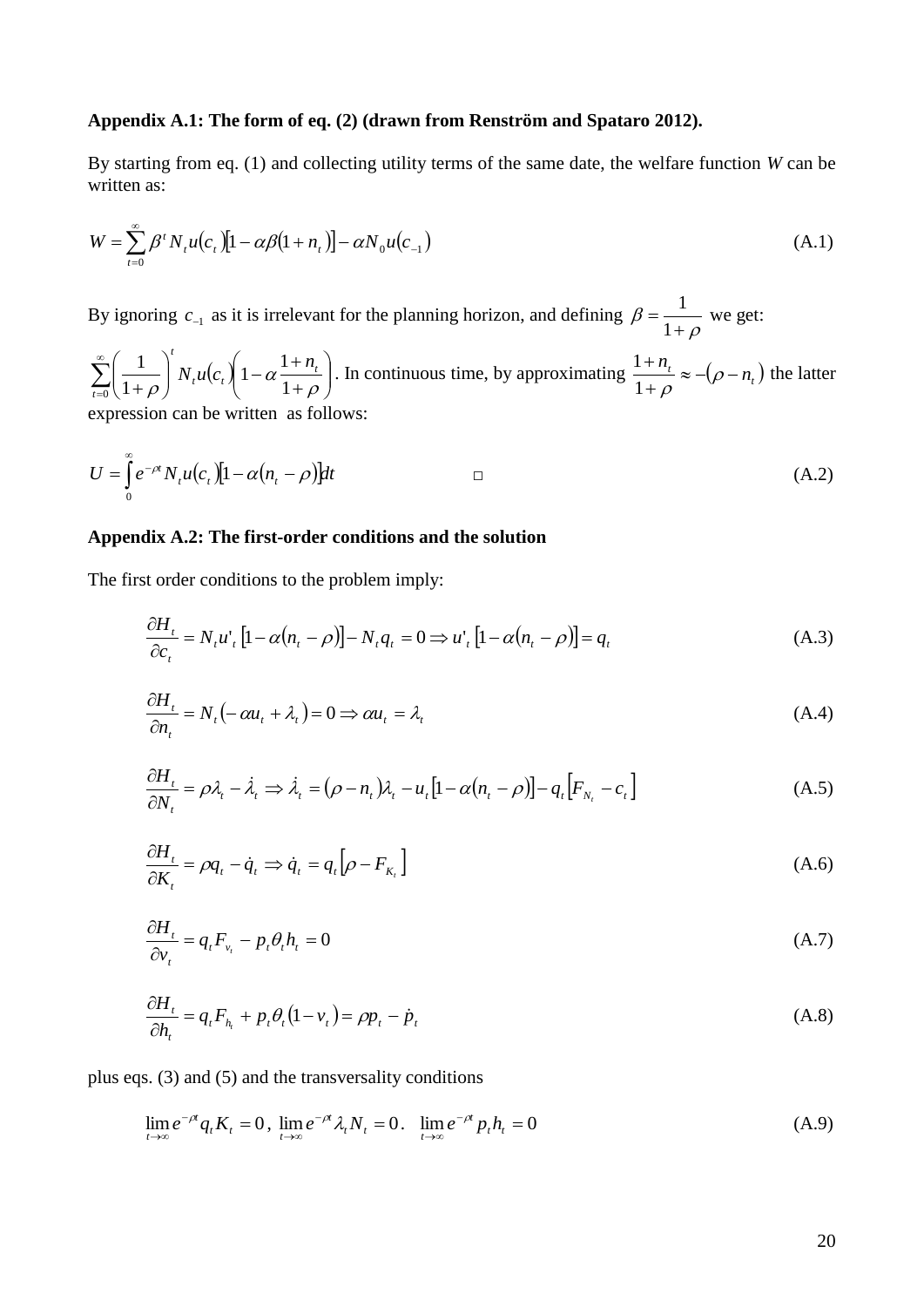In what follows we assume interiority of the solution for  $n_t$ , such that eq. (A.4) holds along the transition path.<sup>13</sup> By substituting for eqs.  $(A.3)$  and  $(A.4)$  into  $(A.5)$  we get:

$$
\dot{\lambda}_t = -u_t - u'_t \left[ 1 - \alpha (n_t - \rho) \right] \left[ F_{N_t} - c_t \right]. \tag{A.10}
$$

Eq. (8) is obtained by taking the time derivative of eq. (A.4) and combining with eq. (A.10), eq. (9) is (5) in per capita terms, where  $k = K/N$ , (10) stems from eq. (6) and (11) stems from the time derivative of (A.3) and combining with eq. (A.6), (A.3) and (8)**.** Next, differentiating (12) with respect to time, the from (A.7) and (A.8) it follows:

$$
\frac{\dot{p}}{p} = \rho + \theta(1 - v) - \theta h \frac{F_h}{F_v} = \rho - \theta
$$
\n(A.11)

where we have exploited *h v F F v*  $\frac{h}{r} = \frac{v}{l}$ . Moreover, substituting for  $F_v = F_L hN$  into (A.7) and exploiting  $F_L = (1 - \gamma)A\tilde{h}^{-\gamma}$ , time derivative of (A.7) is:

$$
\frac{\dot{q}}{q} + \frac{\dot{N}}{N} - \gamma \frac{\dot{\tilde{h}}}{\tilde{h}} = \frac{\dot{p}}{p}
$$
\n(A.12)

such that, by exploiting  $(3)$ ,  $(A.6)$ , and  $(A.11)$ , we obtain $(13)$ .

# **Appendix B: The BGP value of** *v*

By equating eq.  $(8)$  to  $(10)$  we get:

$$
\theta(1-\nu) = -\frac{1}{\alpha(1-\sigma)} + \frac{\left[1+\alpha(\rho-n)\right]}{\alpha} \left[1 - \frac{F_N}{c}\right].
$$
\n(B.1)

Equation (B.1), using (14) and recalling that  $\frac{F_N}{F} = \frac{1 - f K}{n} F_K$ *c k c F* γ  $=\frac{1-\gamma k}{F_k}F_k$ , becomes:

$$
\theta v = \theta + \frac{1}{\alpha(1-\sigma)} - \frac{\left[1 + \alpha(-\sigma\theta(1-v) + \theta)\right]}{\alpha} \left[1 - \frac{1-\gamma}{\gamma} \frac{k}{c} \left(\sigma\theta(1-v) + \rho\right)\right]
$$
(B.2)

Finally, by using (15) and (18), eq. (B.2) can be written as:

$$
\theta - \theta v + \frac{1}{\alpha(1-\sigma)} = (\nu \theta) \frac{\frac{1}{\alpha} + \theta(1-\sigma) + \sigma \theta v}{\nu \theta \left(1 - \frac{1-\gamma}{\gamma}\sigma\right) + \frac{(1-\gamma)}{\gamma}(\sigma \theta + \rho)},
$$
(B.3)

1

<sup>&</sup>lt;sup>13</sup> For corner  $n_t$  the economy would behave as in Lucas (1988).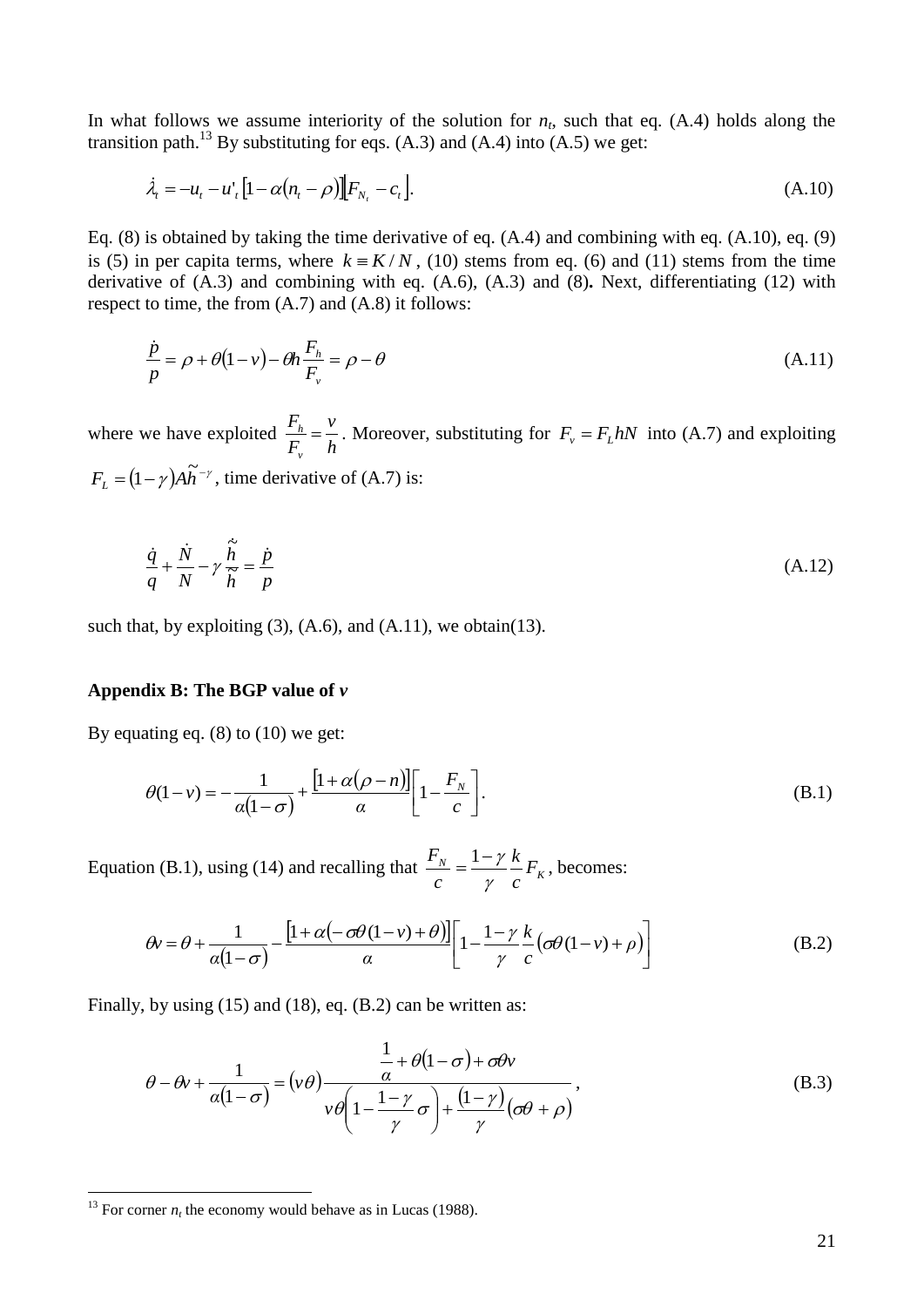which provides the following second order equation for *v*:

$$
(\theta v)^2 + \frac{(ab+m)}{1-a}\theta v - \frac{bm}{1-a} = 0
$$
 (B.4)

with 
$$
a = \frac{1-2\gamma}{\gamma} \sigma
$$
,  $b = \theta + \frac{1}{\alpha} \frac{1}{1-\sigma}$ ,  $m = \frac{1-\gamma}{\gamma} (\rho + \sigma \theta)$ .

For  $a<1$ , the (strictly) positive root of  $(B.4)$  is:

1

$$
v_1 = -\frac{1}{2\theta} \frac{ab+m}{1-a} + \frac{1}{\theta} \sqrt{\frac{1}{4} \frac{(ab+m)^2}{(1-a)^2} + \frac{bm}{1-a}}.
$$
 (B.5)

For  $a > 1$ , eq. (B.4) has two positive roots; however, since the argmax  $(\hat{v})$  of the parabola in eq.  $(B.4)$  in  $\nu$  is bigger than 1, i.e.

$$
\hat{v} = -\frac{1}{2\theta} \frac{ab + m}{1 - a} = \frac{\frac{1 - 2\gamma}{\gamma} \sigma \left(\theta + \frac{1}{\alpha} \frac{1}{1 - \sigma}\right) + \frac{1 - \gamma}{\gamma} (\rho + \sigma \theta)}{2\theta \left(\frac{1 - 2\gamma}{\gamma} \sigma - 1\right)} \ge 1 \Leftrightarrow \theta (2 + \sigma) + \frac{1 - \gamma}{\gamma} \rho + \frac{1 - 2\gamma}{\gamma} \frac{\sigma}{\alpha} \frac{1}{1 - \sigma} \ge 0
$$

then the only (strictly positive) root of eq. (B.4) that can be lower than 1 is

$$
v_2 = \frac{1}{2\theta} \frac{ab + m}{a - 1} - \frac{1}{\theta} \sqrt{\frac{1}{4} \frac{(ab + m)^2}{(1 - a)^2}} + \frac{bm}{1 - a}.
$$
 (B.6)

Note that, in order to have interior solution for  $\nu$ , it must be that  $\nu$ <1. This implies, both for  $v_1$  and  $v_2$  that the following inequality, stemming from (B.4), must be satisfied:

$$
(1-a)\theta^2 + (ab+m)\theta - bm \ge 0
$$
 (B.7)

The latter condition identifies a set of restrictions on the parameters that insures interiority of the solution for *v*, as reported in Proposition 1. The tranversality conditions are also satisfied.<sup>14</sup>

<sup>&</sup>lt;sup>14</sup> The transversality conditions  $(A.9)$  hold under the endogenous growth path. To see this, let  $g$  denote the balanced growth rate, then (using (A.6) and (3)) we have  $\frac{a}{dt}(qK) = (\rho - F_K + n + g)qK$ *d*  $(qK) = (\rho - F_K + n + g)qK$ , which when integrated, together with (A.9) gives  $e^{-\rho t}q_tK_t = q_0K_0e^{-(F_K-n-g)t} = q_0K_0e^{-\theta t}$  (where the last equality follows from (10) and (14)). Next, by (A.4), we have  $\lambda N = \alpha uN$ , thus  $\frac{u}{dt}(\lambda N) = \left(\frac{u}{u}\frac{c}{c} + n\right)\lambda N = \left[(1-\sigma)g + n\right]\lambda N$ *c u*  $\frac{d}{dt}(\lambda N) = \left(\frac{u}{u}\right)$  $\frac{d}{dx}(\lambda N) = \left(\frac{u'}{2} + n\right)\lambda N = \left[ (1 - \sigma)g + n\right]\lambda N$  $\big)$  $\left(\frac{u'}{u}-n\right)$ l  $(\lambda N) = \left(\frac{u'}{c} + n\right) \lambda N = \left[ (1 - \sigma)g + n\right] \lambda N$ , where the last equality follows from the isoelastic utility function. Integrating, together with (A.9), gives  $e^{-\rho t} \lambda_t N_t = \lambda_0 N_0 e^{-(\rho - n - (1 - \sigma)g)t} = \lambda_0 N_0 e^{-\theta t}$  (where the last equality follows from (10) and (18)). Finally, using (A.11), we have  $\frac{d}{dt}(ph) = (\rho - \theta + g)ph$  $\frac{d}{dx}(ph) = (\rho - \theta + g)ph$ , which when integrated, together with (A.9), gives  $e^{-\rho t} p_t h_t = p_0 h_0 e^{-(\theta - g)t} = p_0 h_0 e^{-\theta t}$  (where the last equality follows from (10)). Thus all three terms in (A.9) go to zero as t $\rightarrow \infty$ .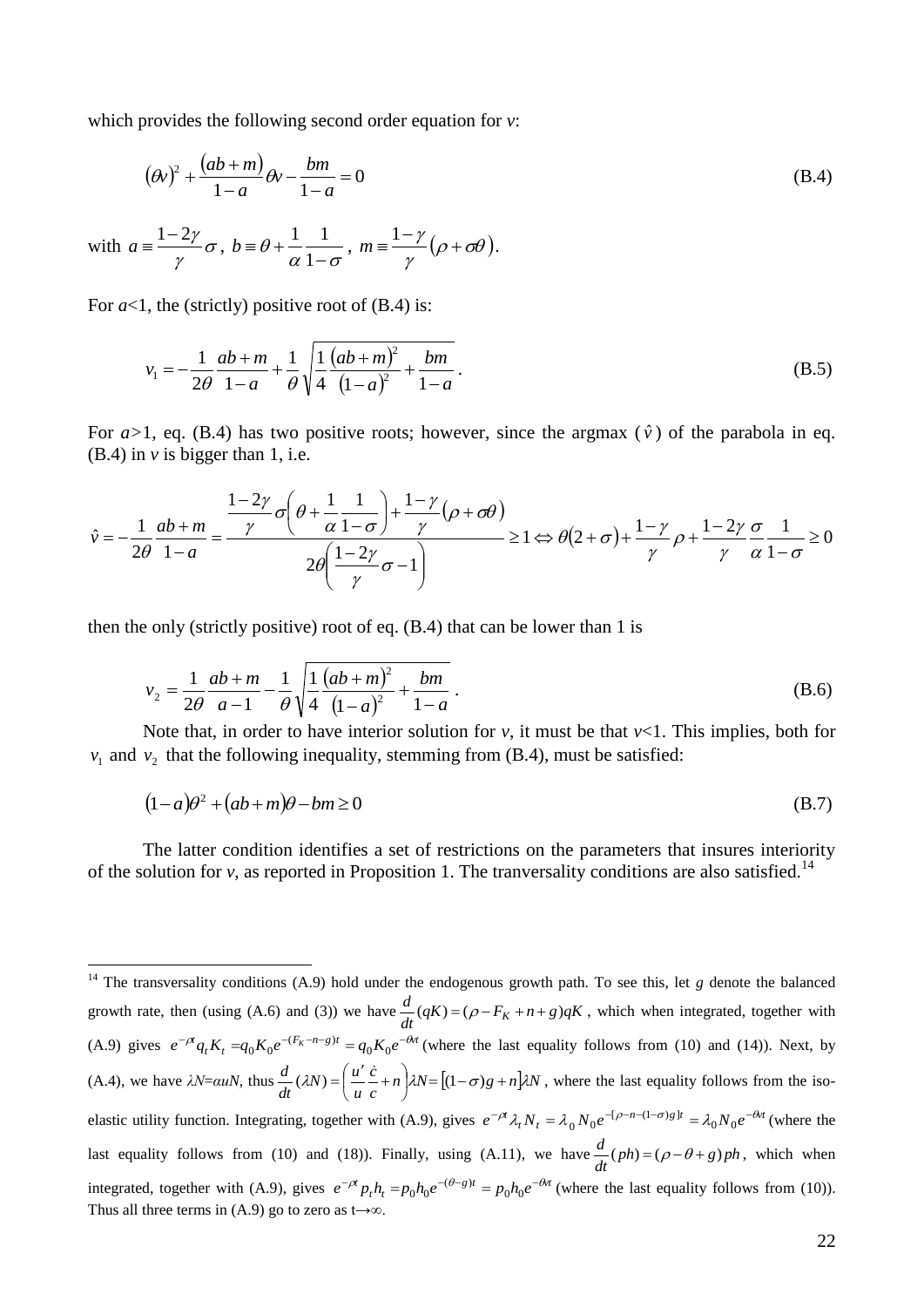#### **Appendix C: Proof of Proposition 2**

Let  $\phi$  be the eigenvalues, then the characteristic equation associated with the Jacobian matrix above is:

$$
-\phi^3 + \phi^2 \Omega_1 + \phi \Omega_2 + \Omega_3 \equiv \Pi(\phi) = 0 \tag{C.1}
$$

where

identity

$$
\Omega_1 = tr(J) = \frac{1}{G\alpha} \left\{ \alpha \tilde{c} (G - \alpha \omega) + G \alpha \omega (1 - \sigma) + \sigma G^2 \right\} > 0
$$
\n(C.2)

$$
\Omega_2 = \frac{\alpha \omega \tilde{c}}{G} \left[ (1 - \sigma) \omega + \tilde{c} \right] + 2 \tilde{c} \omega \left( \frac{1}{2} + \sigma \right) + \frac{G \sigma}{\alpha \gamma} \left[ \omega (1 - \gamma) - \tilde{c} \right] \tag{C.3}
$$

$$
\Omega_3 = \det(J) = -\frac{\tilde{c}\omega}{G\alpha\gamma} \left\{ \alpha G\omega \left[ (1+\sigma)\gamma - \sigma \right] + \sigma G^2 (1-\gamma) + \tilde{c}\gamma \alpha \left[ G + \sigma (G - \alpha \omega) \right] \right\} \tag{C.4}
$$

Since we do not obtain closed solutions to eq. (C.1), we characterize the shape of  $\Pi(\phi)$ . First of all,  $\lim_{\phi \to \pm \infty} \Pi(\phi) = \pm \infty$  and  $\Pi(0) = \Omega_3$ . Moreover, first derivative:

$$
\Pi'(\phi) = -3\phi^2 + 2\Omega_1\phi + \Omega_2\tag{C.5}
$$

has a positive argmax in  $\phi$  and  $\lim_{\phi \to \pm \infty} \Pi(\phi) = -\infty$ . Hence,  $\Pi(\phi)$  is either always decreasing (if (C.5) has no real roots then  $\Pi'(\phi)$  is always negative) or it is increasing in the interval,  $(\phi_1, \phi_2)$ , (which are the smaller and the larger roots to (C.5) respectively). In either cases, we recall that stability is ensured by the existence of one negative root to eq. (C.1). The analysis carried out so far implies that sufficient for eq. (C.1) to have only one negative root is that  $\Omega_3$  <0. We now show that  $\Omega_3$  <0.

By exploiting the definition of  $\omega$  and rearranging terms, (C.4) becomes:

$$
\Omega_3 = -(1+\sigma)\omega \left[ F_K \frac{G}{\alpha} \tau + \delta \left( \frac{G}{\alpha} - F_K \right) \tilde{c} + \tilde{c}^2 \right]
$$
 (C.6)

with  $\tau \equiv \left| \frac{1}{\gamma} \right| \left| 1 - \frac{1}{\gamma} \frac{\sigma}{1 + \sigma} \right|$ J  $\setminus$  $\parallel$  $\setminus$ ſ  $\sqrt{1-\frac{1}{\gamma}\frac{c}{1+}}$ J  $\setminus$  $\overline{\phantom{a}}$  $\setminus$  $\equiv \left(\frac{1-\gamma}{\gamma}\right)\left(1-\frac{1}{\gamma}\frac{\sigma}{1+\sigma}\right)$  $\sigma$  $\gamma$   $\gamma$   $\gamma$  $\tau \equiv \left(\frac{1-\gamma}{\gamma}\right)\left(1-\frac{1}{\gamma}\right)$  $\left(1-\gamma\right)\left(1-\frac{1}{\gamma}\frac{\sigma}{\sigma}\right)$  and  $\delta = \left(\frac{1-\gamma}{\gamma}\right)\left(\frac{\sigma}{\sigma}\right)$ J  $\left(\frac{\sigma}{\sigma}\right)$  $\setminus$ ſ  $\int_{1+}^{6}$  $\bigg)$  $\setminus$  $\overline{\phantom{a}}$  $\setminus$  $\equiv \left(\frac{1-\gamma}{\gamma}\right)\left(\frac{\sigma}{1+\sigma}\right)$  $\sigma$ γ  $\delta \equiv \left(\frac{1-\gamma}{\gamma}\right)\left(\frac{1}{1}\right)$  $\frac{1-\gamma}{\gamma}$   $\left(\frac{\sigma}{\gamma-1}\right)$ . Next, substituting for  $\tilde{c}^2$  in (C.6) from the

$$
\tilde{c}^2 \equiv \left(\tilde{c} - \frac{1-\gamma}{\gamma} F_K\right)^2 + 2\frac{1-\gamma}{\gamma} F_K \left(\tilde{c} - \frac{1-\gamma}{\gamma} F_K\right) - \left(\frac{1-\gamma}{\gamma} F_K\right)^2, \qquad \text{where}
$$

$$
\left(\tilde{c} - \frac{1 - \gamma}{\gamma} F_K\right) = F_N > 0
$$
 and rearranging terms, we get:

$$
\Omega_{3} = -(1+\sigma)\left\{\omega\left(\frac{1-\gamma}{\gamma}\right)F_{K}\left[\frac{G}{\alpha}\tau + \delta\left(\frac{G}{\alpha}-F_{K}\right) + \left(\frac{1-\gamma}{\gamma}\right)F_{K}\right] + \left[\delta\left(\frac{G}{\alpha}-F_{K}\right) + 2\left(\frac{1-\gamma}{\gamma}\right)F_{K}\right]\left(\tilde{c} - \frac{1-\gamma}{\gamma}F_{K}\right) + \left(\tilde{c} - \frac{1-\gamma}{\gamma}F_{K}\right)^{2}\right\}.
$$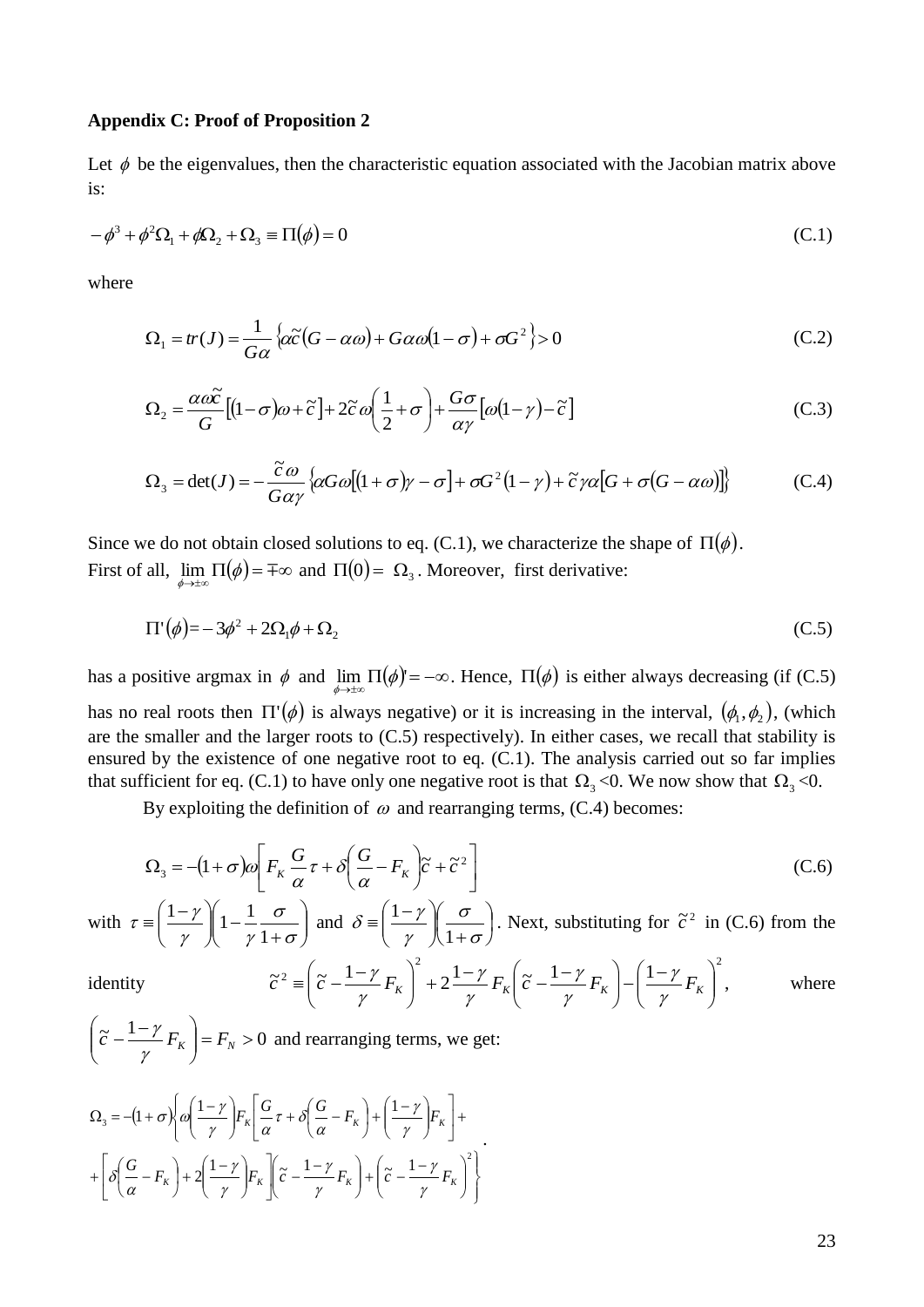Since  $\tau + \delta > 0$  and  $\left( \frac{1-\gamma}{\gamma} \right) - \delta > 0$ J  $\setminus$  $\overline{\phantom{a}}$  $\setminus$  $\left(\frac{1-\gamma}{\beta}\right)^{-\delta}$ γ  $\frac{\gamma}{\gamma}$   $\left(-\delta > 0\right)$ , the first expression in square brackets is positive. Moreover, since  $2 \frac{1}{1}$   $\frac{1}{6}$   $\delta$ γ  $\frac{\gamma}{\gamma}$  -J  $\setminus$  $\parallel$  $\setminus$  $2\left(\frac{1-\gamma}{\gamma}\right)-\delta$  >0, also the expression in the second square brackets is positive. Hence, we can conclude that  $\Omega_3$ <0 *□*

## **Appendix D: Proof of Proposition 3**

Preliminarily, let us rewrite eq. (B.4) as follows:

$$
(1-a)(\theta v)^2 + (ab+m)\theta v - bm = 0
$$
 (D.1)

and differentiate it with respect to the parameters, such that:

$$
[2(1-a)(\theta v) + ab + m]d(\theta v) + \theta v(b-\theta v)da + (a\theta v - m)db + (\theta v - b)dm = 0
$$
 (D.2)

by recognizing from (D.1) that  $ab + m = \frac{bd - (1 - a)(\theta v)}{a}$ *v*  $ab + m = \frac{bd - (1 - a)(\theta v)}{\theta v}$  $+m = \frac{bd - (1 - a)(\theta v)^2}{2}$  and plugging it into the first term in square brackets of (D.2) we get that the latter term is:

$$
\Delta \equiv \left[ (1 - a)(\theta v) + \frac{bm}{\theta v} \right] = \frac{1}{\theta v} \left[ m(b - \theta v) + b(m - a\theta v) \right]
$$
(D.3)

Given that  $(b - \theta v) = \theta(1 - v) + \frac{1}{2} \rightarrow 0$ 1  $(1-v)+\frac{1}{1}$   $\frac{1}{1}$  >  $\overline{a}$  $\theta(1-v) + \frac{1}{\alpha} \frac{1}{1-\sigma} > 0$  (D.4)

and 
$$
(a\theta v - m) = -\left\{ \left( \frac{1 - \gamma}{\gamma} \right) [\rho + \sigma \theta (1 - v)] + \sigma \theta v \right\} < 0
$$
 (D.5)

It also follows that  $\Delta > 0$ .

## **D.1.** The effect of  $\theta$ .

When  $\theta$  varies, we get that:

$$
da = 0, db = d\theta, dm = \left(\frac{1-\gamma}{\gamma}\right) \sigma d\theta.
$$

Preliminarily, note that, from eq. (D.2):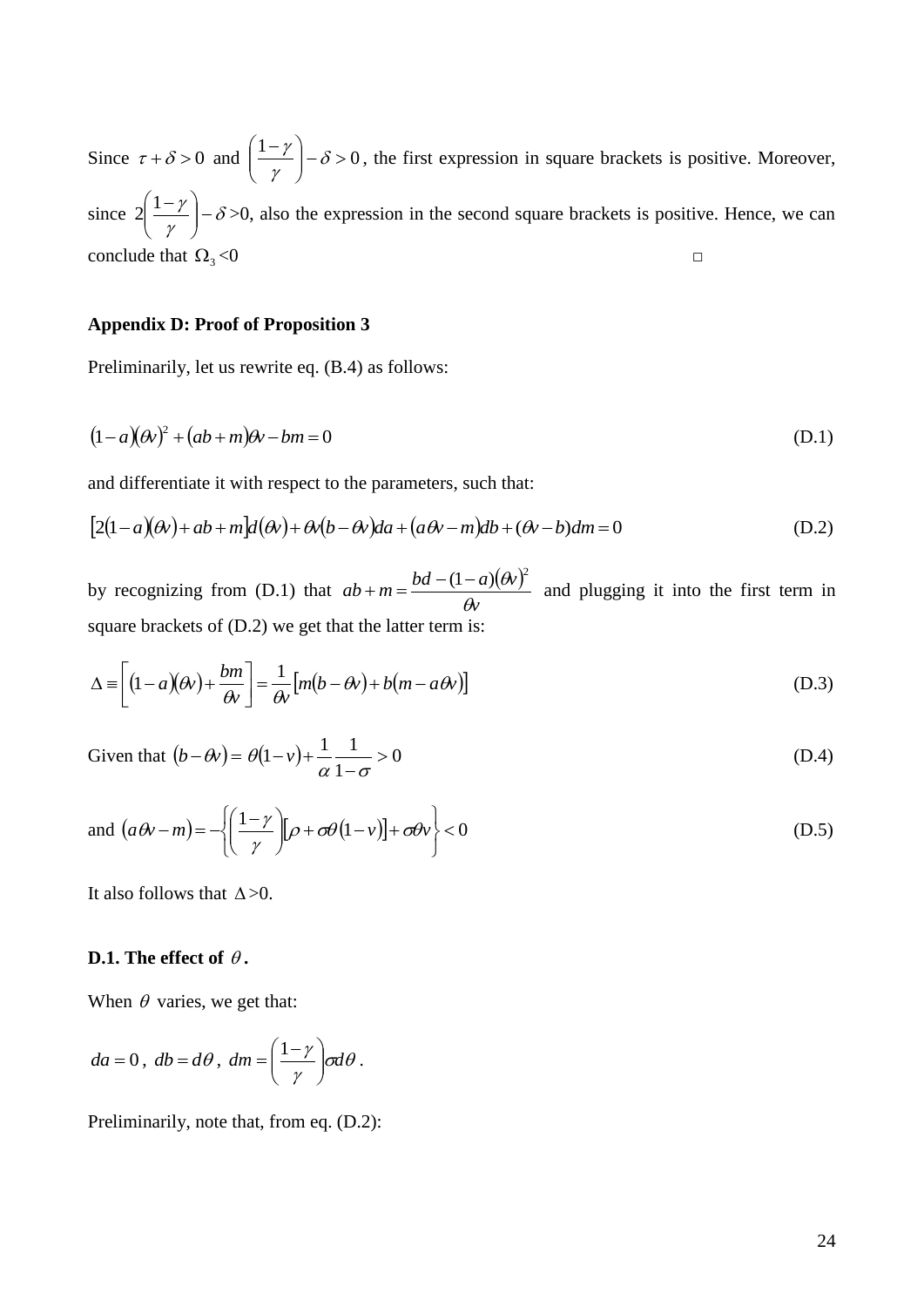$$
\frac{d(\theta v)}{d\theta} = \frac{m - a\theta v + \left(\frac{1 - \gamma}{\gamma}\right)\sigma(b - \theta v)}{\Delta}
$$
(D.6)

which, by eqs.  $(D.3)$ ,  $(D.4)$  and  $(D.5)$  is positive.

Next, we can write:

$$
\theta \frac{dv}{d\theta} = \frac{d(\theta v)}{d\theta} - v = \frac{m - a\theta v + \left(\frac{1 - \gamma}{\gamma}\right) \sigma(b - \theta v)}{\Delta} - v,
$$

which yields:

$$
\theta \frac{dv}{d\theta} = \frac{1}{\Delta} \left\{ \left( \frac{1-\gamma}{\gamma} \right) \left[ \rho \left( 1 - 2\frac{b}{\theta} \right) + (\theta - b)\sigma \right] + \left[ a(\theta - b) + \left( \frac{1-\gamma}{\gamma} \right) \rho \right] v \right\}
$$
(D.7)

(b)  $\frac{d\phi}{d\theta} = \frac{(y - y^2)^{3/2}}{4}$ <br>
(D b)<br>
and the hyperge (D.3), (D.4) and (D.5) is positive.<br>
ext, we can write:<br>  $\frac{dv}{d\theta} = \frac{a(\phi)}{d\theta} - v = \frac{n - a\theta + \left(\frac{1 - x}{y}\right)\sigma(b - \theta)}{4} - v,$ <br>
(a)  $\frac{dv}{d\theta} = \frac{1}{a} \left(\left(\frac{1 - x}{y}\right)\left(a\left($ Note that, while the sign of the first term in square brackets is negative, the one of the second term in square brackets can be ambiguous. If it is negative, then  $d\theta$  $\frac{dv}{dt}$  >0; if it is positive, then the sign of (D.7) is ambiguous; in the latter case we can check whether, for  $v=1$ , the whole expression in (D.7) can be positive as well. In fact, we get that, for  $v=1$ , (D.7) becomes:

$$
\theta \frac{dv}{d\theta} = \left(\frac{\theta - b}{\theta}\right)^2 \frac{\left(1 - \gamma\right)}{\Delta} \rho + \theta \sigma
$$
\n(D.8)

Hence, we can conclude that  $d\theta$  $\frac{dv}{dt}$  < 0.

As for the economy's rate of growth  $\frac{h}{I} = \theta(1 - v)$ *h*  $\frac{h}{\cdot} = \theta(1 -$ .<br>h , we get that

$$
\frac{d\left(\frac{\dot{h}}{h}\right)}{d\theta} = (1 - v) - \theta \frac{dv}{d\theta} > 0
$$
\n(D.9)

Finally, as for  $n = \theta(\sigma - 1) - \sigma \theta v + \rho$ , one gets:

$$
\frac{dn}{d\theta} = (\sigma - 1) - \sigma v - \sigma \frac{d(\theta v)}{d\theta} < 0
$$
\n(D.10)

by eq. (D.6).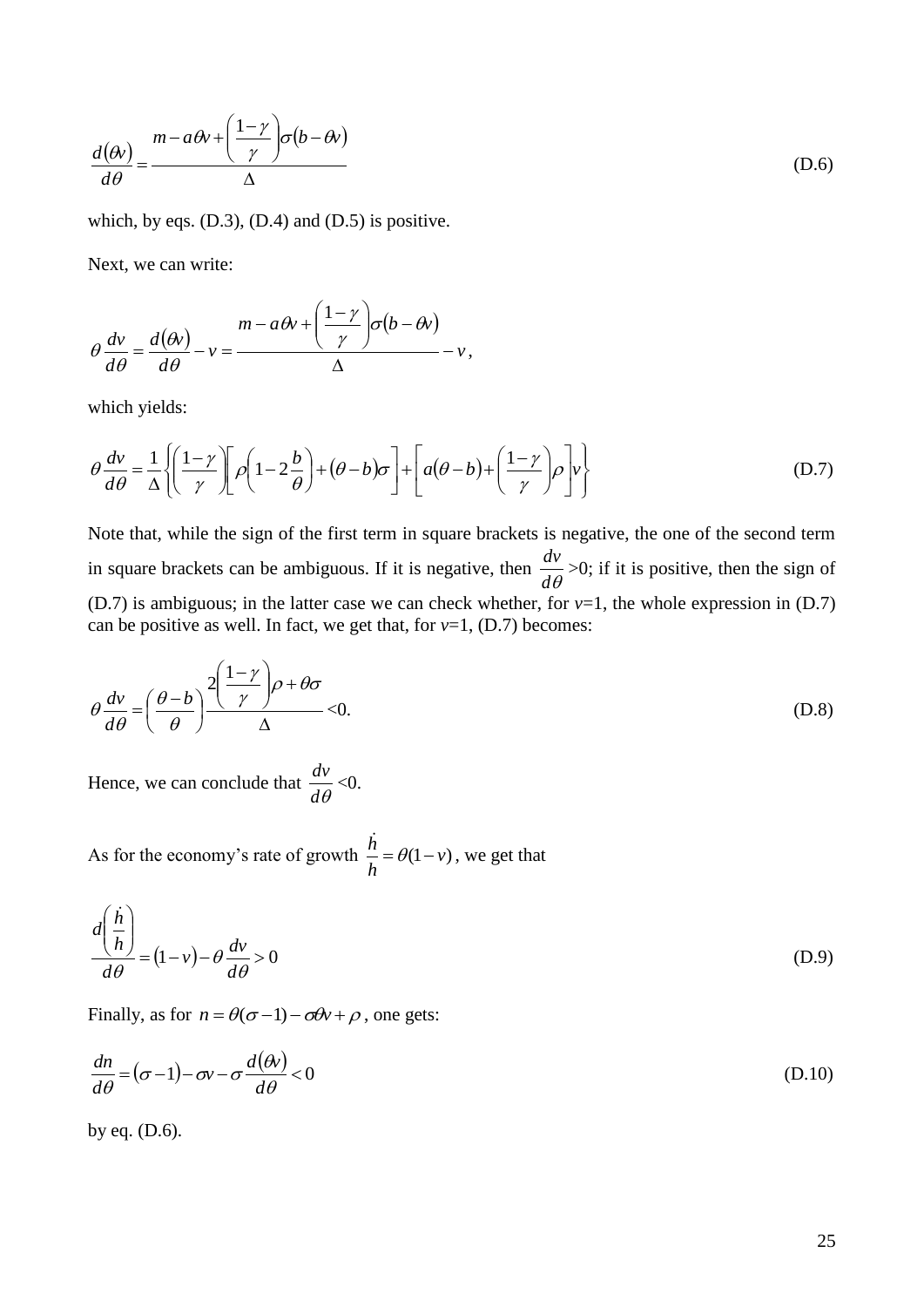## **D.2.** The effect of  $\gamma$  .

When  $\gamma$  varies, we get that:

$$
da = -\frac{\sigma}{\gamma^2} d\gamma, \ db = 0, \ dm = -\frac{\rho + \theta\sigma}{\gamma^2} d\gamma.
$$
 Substituting in to (B.2) and collecting terms, we get:  

$$
\theta \frac{dv}{d\gamma} = -\frac{1}{\Delta} \frac{(b - \theta v)}{\gamma^2} [\rho + \sigma \theta (1 - v)] < 0
$$
(D.11)

As for the economy's rate of growth  $\frac{h}{I} = \theta(1 - v)$ *h*  $\frac{h}{\epsilon} = \theta(1$ i, , we get that

$$
\frac{d\left(\frac{\dot{h}}{h}\right)}{d\gamma} = -\theta \frac{dv}{d\gamma} > 0
$$
\n(D.12)

Finally, as for  $n = \theta(\sigma - 1) - \sigma \theta v + \rho$ , one gets:

$$
\frac{dn}{dy} = -\theta \sigma \frac{dv}{dy} > 0.
$$
 (D.13)

## **D.3.** The effect of  $\alpha$  .

When  $\alpha$  varies, we get that:

$$
da = 0
$$
,  $db = -\frac{1}{\alpha^2} \left( \frac{1}{1 - \sigma} \right) d\alpha$ ,  $dm = 0$ . Substituting in to (B.2) and collecting terms, we get:

$$
[2(1-a)(\theta x) + ab + m]d(\theta x) + (a\theta x - m)db = 0
$$
\n(D.14)

such that,

$$
\theta \frac{dv}{d\alpha} = \frac{1}{\Delta} \left( a\theta v - m \right) \frac{1}{\alpha^2} \left( \frac{1}{1 - \sigma} \right) < 0 \tag{D.15}
$$

As for the economy's rate of growth  $\frac{n}{t} = \theta(1 - v)$ *h*  $\frac{h}{\cdot} = \theta(1$ i, , we get that

$$
\frac{d\left(\frac{\dot{h}}{h}\right)}{d\alpha} = -\theta \frac{dv}{d\alpha} > 0
$$
\n(D.16)

Finally, as for  $n = \theta(\sigma - 1) - \sigma \theta v + \rho$ , one gets: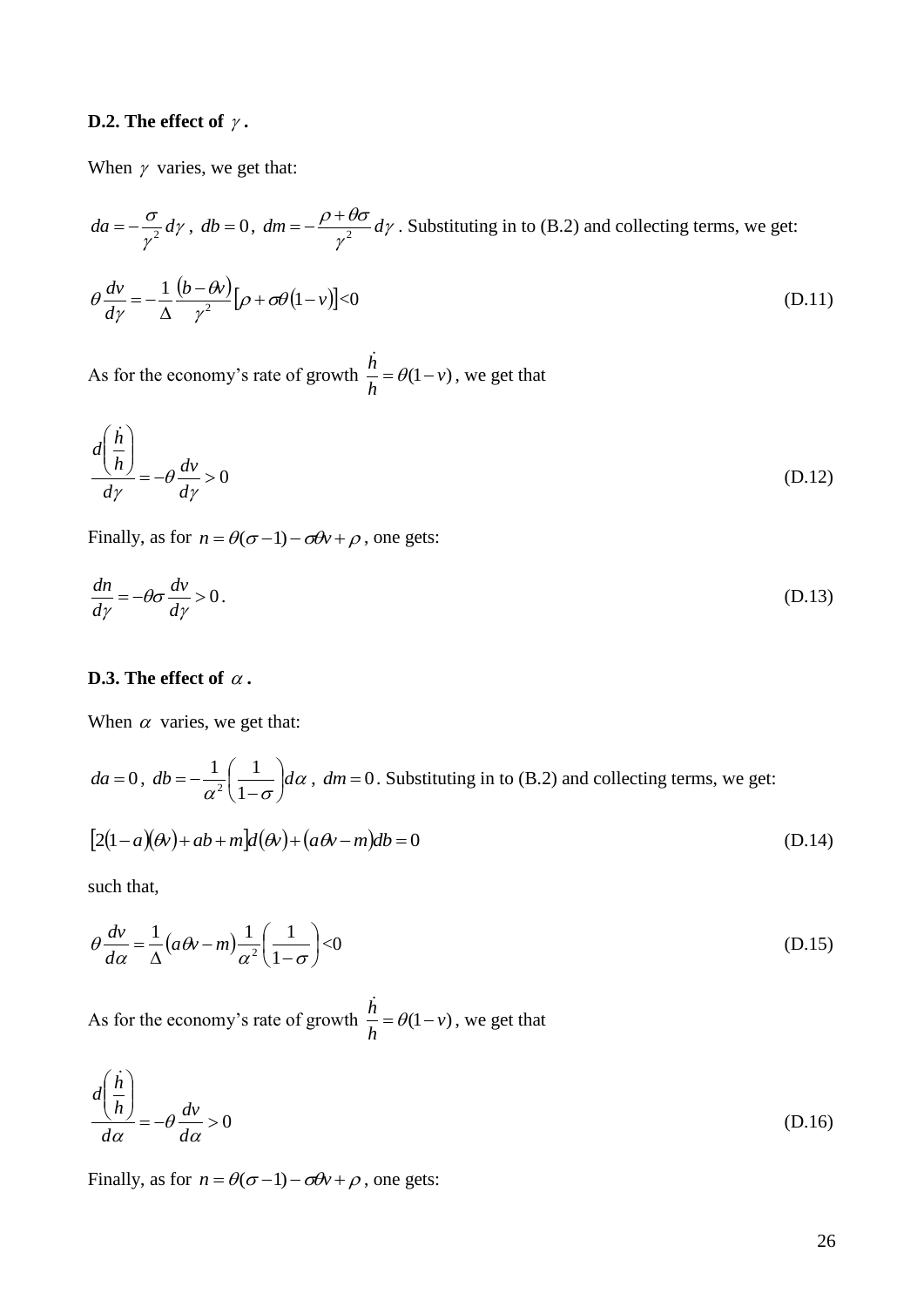$$
\frac{dn}{d\alpha} = -\sigma\theta \frac{dv}{d\alpha} > 0.
$$
\n(D.17)

## **D.4.** The effect of  $\rho$  .

As for the effect of  $\rho$ , when the latter parameter changes one obtains:

$$
da = 0, \ db = 0, \ dm = \left(\frac{1-\gamma}{\gamma}\right) d\rho.
$$

Substituting into (D.2) it descends:

$$
\theta \frac{dv}{d\rho} = -\frac{1}{\Delta} (\theta v - b) \left( \frac{1 - \gamma}{\gamma} \right) > 0
$$
 (D.18)

As for the economy's rate of growth  $\frac{h}{I} = \theta(1 - v)$ *h*  $\frac{h}{\epsilon} = \theta(1$ i, , we get that

$$
\frac{d\vec{n}}{d\alpha} = -\alpha \theta \frac{d\alpha}{d\alpha} > 0.
$$
\n(D.17)  
\nD.4. The effect of ρ, when the latter parameter changes one obtains:  
\n
$$
d\alpha = 0, db = 0, dm = \left(\frac{1-y}{\gamma}\right) d\rho.
$$
\nSubstituting into (D.2) it descends:  
\n
$$
\theta \frac{dv}{d\rho} = -\frac{1}{\Delta} (\theta v - b) \left(\frac{1-y}{\gamma}\right) > 0
$$
\n(D.18)  
\nAs for the economy's rate of growth  $\frac{h}{h} = \theta(1-v)$ , we get that  
\n
$$
\frac{d\left(\frac{h}{h}\right)}{d\rho} = -\theta \frac{dv}{d\rho} < 0
$$
\n(D.19)  
\nFinally, as for  $n = \theta(\sigma - 1) - \sigma\theta v + \rho$ , one gets:  
\n
$$
\frac{dn}{d\rho} = -\theta \sigma \frac{dv}{d\rho} + 1.
$$
\n(D.20)  
\nWhich, in principle, could take any sign. However by expanding it we get:  
\n
$$
\frac{dn}{d\rho} = \frac{1}{\Delta} \left[ 2bm - (ab + m)\theta v - \sigma(b - \theta v) \left(\frac{1-y}{\gamma}\right) \theta v \right].
$$
\n(D.21)  
\nThe source of ambiguity of the sign of (D.21) are the second and the third term in the square brackets. However, by checking whether, for v=1, (D.21) is positive or negative, we get:  
\n
$$
\frac{dn}{d\rho} = \frac{1}{\Delta} \left\{ \left[ \theta \left(\frac{1-y}{\gamma}\right) \rho + \sigma\theta \right] + \left(\frac{1-y}{\gamma}\right) \rho(b - \theta) \right\} > 0.
$$
\n(D.22)  
\nHence, we can conclude that  $\frac{dn}{d\rho} > 0$  for any level of v.

Finally, as for  $n = \theta(\sigma - 1) - \sigma \theta v + \rho$ , one gets:

$$
\frac{dn}{d\rho} = -\theta \sigma \frac{dv}{d\rho} + 1. \tag{D.20}
$$

which, in principle, could take any sign. However by expanding it we get:

$$
\frac{dn}{d\rho} = \frac{1}{\Delta} \left[ 2bm - (ab + m)\theta v - \sigma(b - \theta v) \left( \frac{1 - \gamma}{\gamma} \right) \theta v \right].
$$
\n(D.21)

The source of ambiguity of the sign of (D.21) are the second and the third term in the square brackets. However, by checking whether, for  $v=1$ , (D.21) is positive or negative, we get:

$$
\frac{dn}{d\rho} = \frac{1}{\Delta} \left\{ \left[ b \left( \frac{1-\gamma}{\gamma} \right) \rho + \sigma \theta \right] + \left( \frac{1-\gamma}{\gamma} \right) \rho (b-\theta) \right\} > 0. \tag{D.22}
$$

Hence, we can conclude that *d*  $\frac{dn}{dt}$  > 0 for any level of *v*.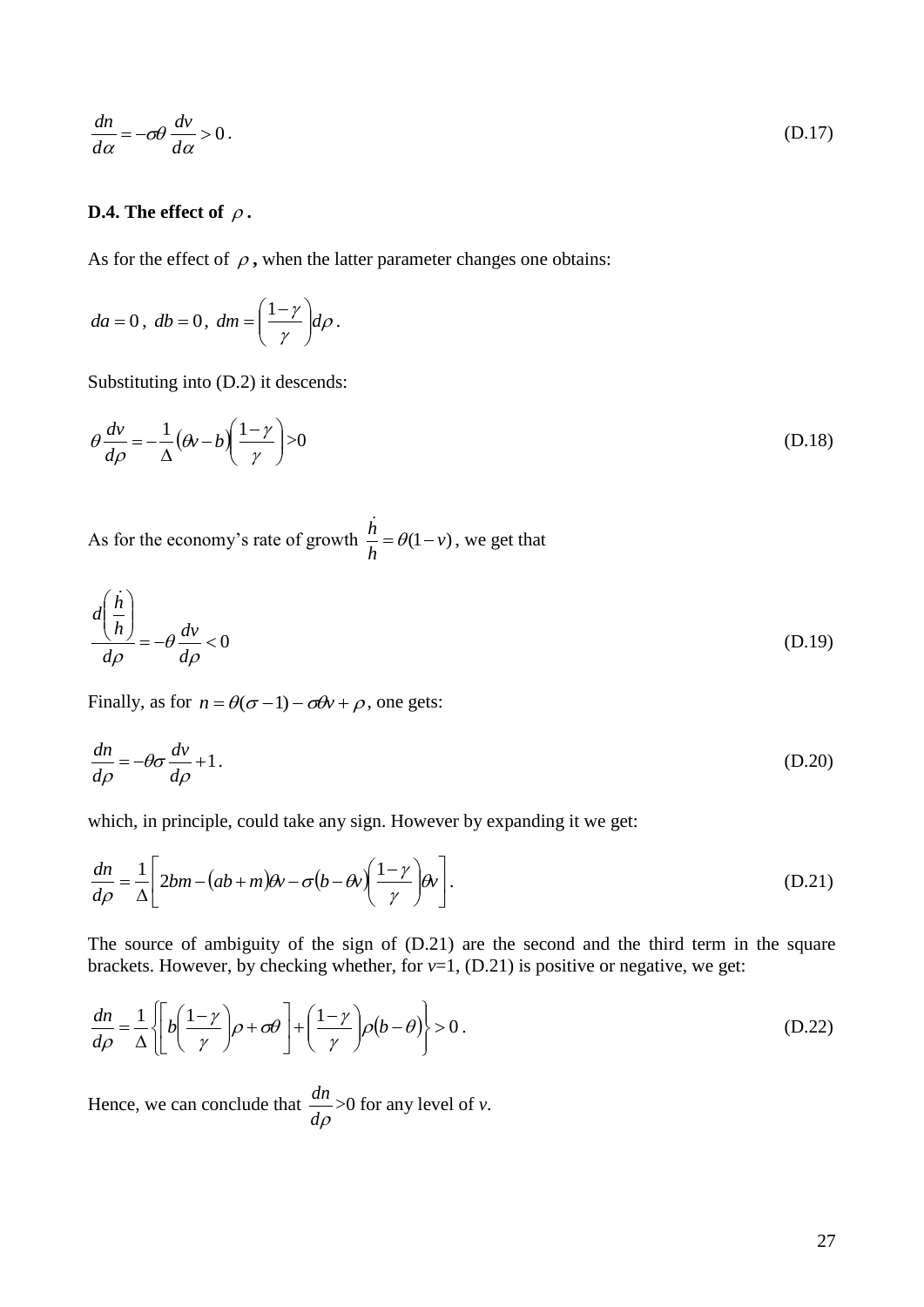## **D.5.** The effect of  $\sigma$  .

When  $\sigma$  varies, we get that:

 $\sigma$ γ  $da = \frac{1-2\gamma}{\gamma} d\sigma$ ,  $db = \frac{1}{\alpha} \left(\frac{1}{1-\sigma}\right)^2 d\sigma$ 2 1  $1 \binom{1}{1}$  $\overline{\phantom{a}}$ J  $\left(\frac{1}{1}\right)$  $\setminus$ ſ  $\overline{a}$  $=-\left|\frac{1}{\epsilon}\right|d\sigma, dm = \theta \frac{1}{\epsilon}d\sigma$ γ  $dm = \theta \frac{1-\gamma}{\gamma} d$ J  $\setminus$  $\mathord{\mathord{\restriction}}$  $\setminus$  $=\theta\left(\frac{1-\gamma}{d\sigma}\right)d\sigma$ . Substituting in to (D.2) and collecting

terms, we get:

$$
\theta \frac{dv}{d\sigma} = \frac{1}{\Delta} \left\{ (b - \theta v) \frac{\theta}{\gamma} [(1 - \gamma)(1 - v) + \gamma v] + (m - a\theta v) \frac{1}{\alpha} \left( \frac{1}{1 - \sigma} \right)^2 \right\} > 0
$$
\n(D.23)

As for the economy's rate of growth  $\frac{h}{I} = \theta(1 - v)$ *h*  $\frac{h}{\cdot} = \theta(1$ i, , we get that

$$
\frac{d\left(\frac{\dot{h}}{h}\right)}{d\sigma} = -\theta \frac{dv}{d\sigma} < 0
$$
\n(D.24)

Finally, as for  $n = \theta(\sigma - 1) - \sigma \theta v + \rho$ , one gets:

$$
\frac{dn}{d\sigma} = \theta(1 - v) - \theta\sigma \frac{dv}{d\sigma}
$$
 (D.25)

which is ambiguous. In fact, we can evaluate such a derivative at the extremes of the existence interval. Such an interval is defined by  $\sigma = 0$  and  $\sigma^*$  (where *v*=1):

$$
\frac{dn}{d\sigma}\Big|_{\sigma=0} = \theta(1 - v|_{\sigma=0}) > 0
$$
\nwhere  $v|_{\sigma=0} = -\frac{m}{2\theta} + \frac{1}{\theta} \sqrt{\frac{m^2}{4} + bm}$ 

and 
$$
\frac{dn}{d\sigma}\Big|_{\sigma=\sigma^*} = -\sigma\theta \frac{dv}{d\sigma}\Big|_{v=1} < 0
$$

Hence, we can conclude that the derivative of *n* with respect to  $\sigma$  can change sign.

## **Appendix E: The human capital sector**

Consider a research sector and an education sector (dissemination of knowledge). The population not working in manufacturing,  $(1-v_t)N_t$ , is divided between research and schooling, denoted  $N_t^h$  and  $N_t^s$ , respectively. Each researcher discovers new knowledge,  $\delta_t$ , proportional to existing human capital,  $h_t$ , implying total research discovery is:

$$
\delta_t N_t^h = \mu h_t N_t^h \tag{E.1}
$$